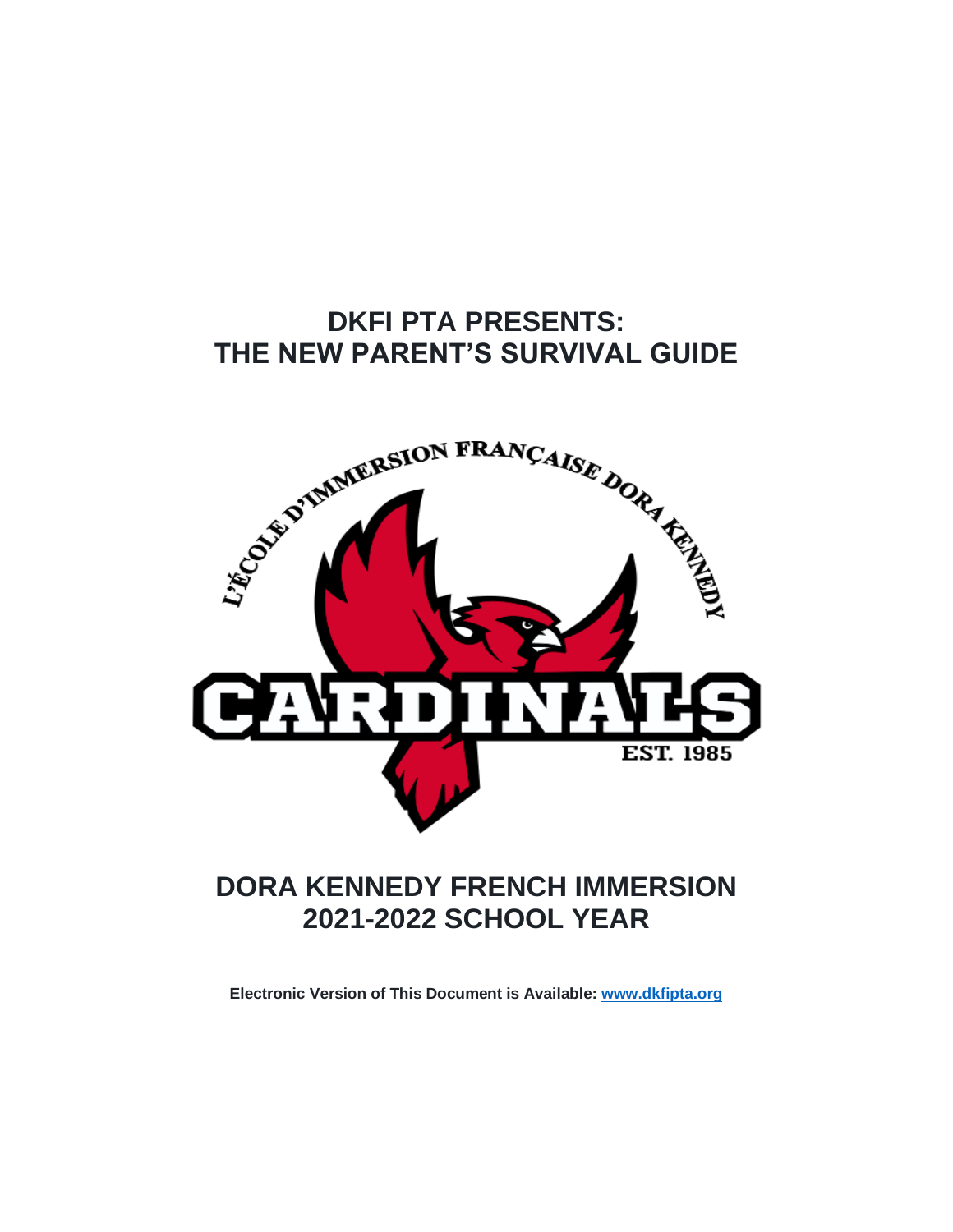# **DKFI SURVIVAL GUIDE - TABLE OF CONTENTS**

| <b>Brief History of Dora Kennedy French Immersion</b>                                                                                                 | 1                     |
|-------------------------------------------------------------------------------------------------------------------------------------------------------|-----------------------|
| <b>DKFI Quick Facts</b>                                                                                                                               | $\overline{2}$        |
| <b>Welcome Letter from PTA President</b>                                                                                                              | 3                     |
| <b>Administration Contact Information</b>                                                                                                             | 4                     |
| <b>PTA Contact information</b>                                                                                                                        | 4                     |
| Getting Started: Things to Do Prior to the First Day of School                                                                                        | $5 - 8$               |
| <b>Frequently Visited Social Media Pages/ PGCPS Immersion Website</b>                                                                                 | 9                     |
| <b>Testing for Kindergarten and First Grade</b>                                                                                                       | $10 - 12$             |
| <b>Navigating the French Immersion Program</b>                                                                                                        | $13 - 16$             |
| <b>French Immersion FAQs</b><br>Words and Phrases to Teach Your Child Before the<br><b>First Day of Class</b><br><b>Tips for Reading</b><br>$\bullet$ | 13<br>14<br>$15 - 16$ |
| <b>General School FAQs</b>                                                                                                                            | $17 - 19$             |
| <b>In-School Volunteers and Chaperones</b>                                                                                                            | 20                    |
| <b>PGCPS School Calendar with Important dates</b>                                                                                                     | $21 - 23$             |
| Kindergarten and 1 <sup>st</sup> Grade School Supply Lists                                                                                            | 24                    |
| <b>APPENDIX</b><br><b>Helpful Links</b><br>$\bullet$                                                                                                  | 25                    |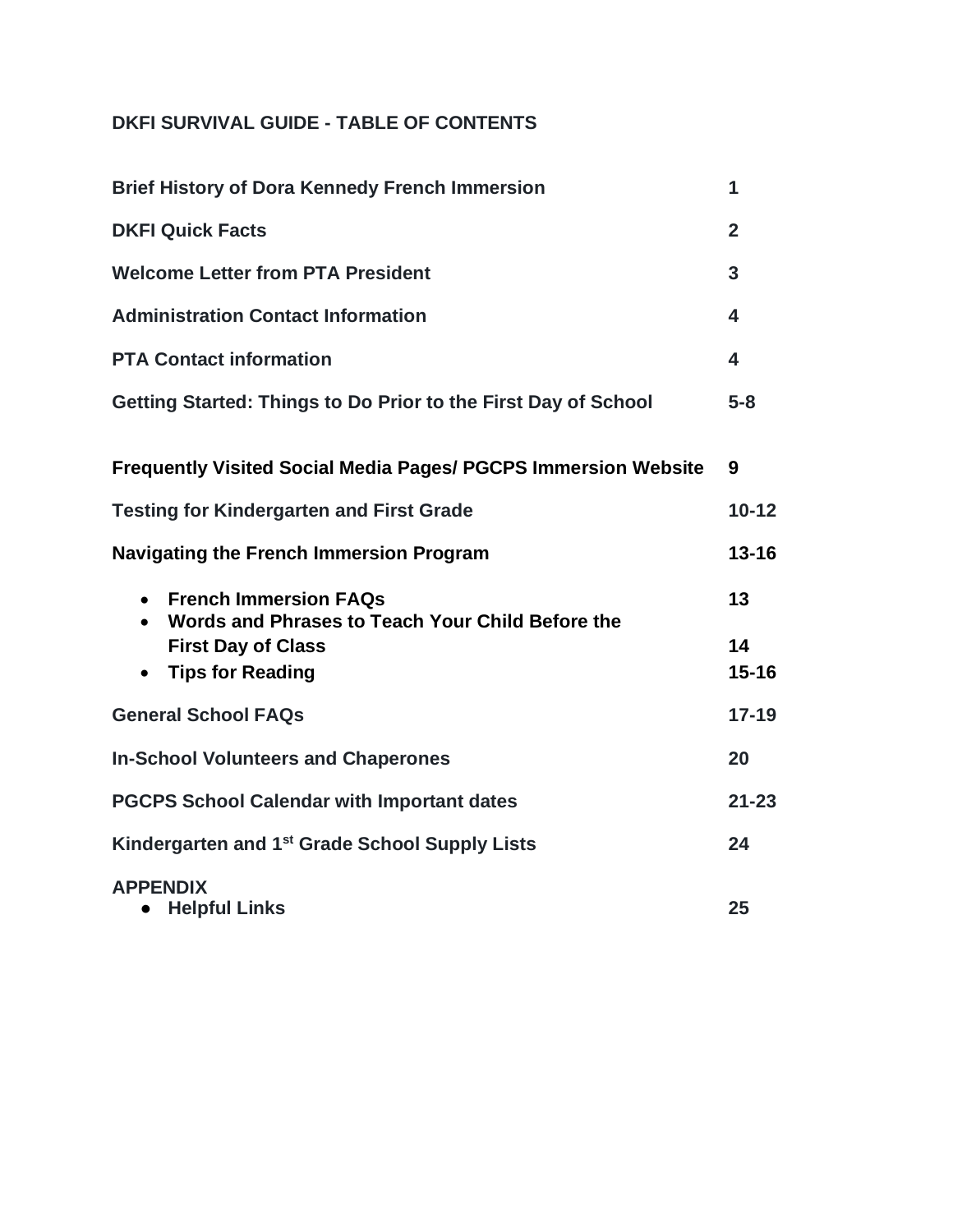#### **DORA KENNEDY FRENCH IMMERSION**

Founded in 1985 by Dr. Dora Funari Kennedy (1921-2009), Dora Kennedy French Immersion is a magnet school located in Greenbelt, Maryland. It is a lottery-based specialty program serving students in grades K-8. DKFl, originally called Robert F. Goddard French Immersion School, is one of the oldest French Immersion schools in the United States. In 2015, the school's name was changed to Dora Kennedy French Immersion in honor of our founder, a long-time Maryland Educator. Dr. Kennedy served as a teacher for many years and became the president of the Maryland Foreign Language Association and an executive member of the American Council on Teaching of Foreign Languages. She founded the National Museum of Language in College Park, MD and became the first foreign language supervisor in the county's school system.

In 2014, the school was awarded the esteemed designation of being a National Blue Ribbon School by the US Department of Education. The National Blue Ribbon Schools Program recognizes and honors elementary, middle, and high schools that exhibit high performance and/ or significant improvement in student achievement, including reducing the achievement gap for disadvantaged students.

All DKFI core subjects are taught in French beginning in Kindergarten. In second grade, the curriculum begins to implement English instruction. In sixth grade, Russian is available as an elective subject for students, becoming an academic requirement in 7th grade. Our teachers include mostly native French speakers from all over the world, including Morocco, France, and Cameroon. In the past, our students have received top honors in the Diplome d'Etudes en Langue Francaise, a certification of competency in French, from the French Ministry of Education.

Our school is celebrating a rich legacy of over 35 years of French Education. As proud parents of Dora Kennedy French Immersion, we are committed to working with the administration of the school to carry the torch of excellence into the future, ensuring the success of our students.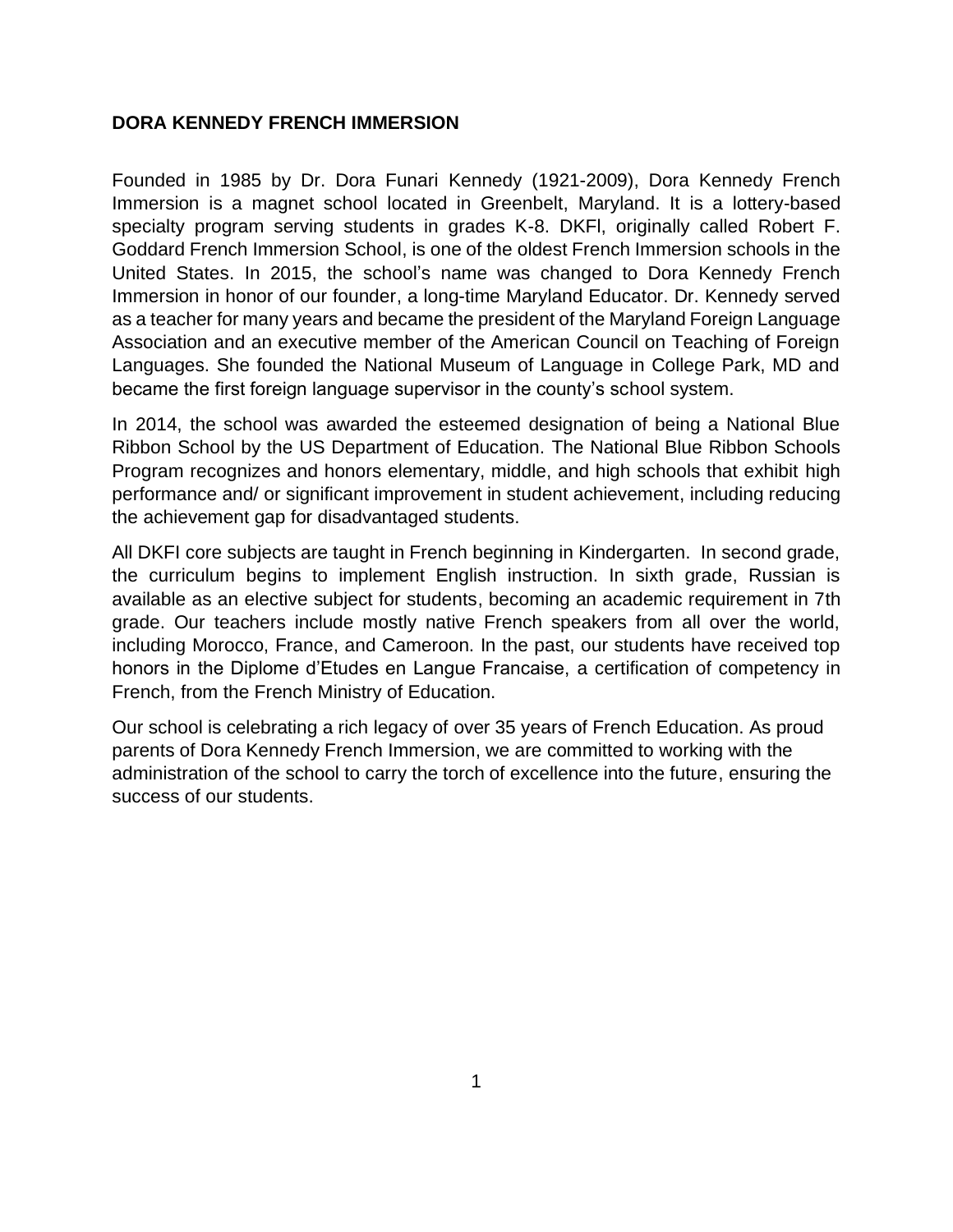## **DKFI QUICK FACTS:**

| <b>PRINCIPAL:</b>     | James A. Spence, II                                                        |
|-----------------------|----------------------------------------------------------------------------|
| <b>DKFI</b> Website:  | https://schools.pgcps.org/dorakennedy/                                     |
| <b>SCHOOL COLORS:</b> | Red, Blue & White                                                          |
| <b>SCHOOL MASCOT:</b> | Toussaint, le Cardinal                                                     |
| <b>PTA PRESIDENT:</b> | Lyssa Hargrove                                                             |
| PTA MOTTO:            | Plusieurs Quartiers, Une Communauté (Many<br>Neighborhoods, One Community) |
| <b>PTA Website:</b>   | http://www.dkfipta.org/                                                    |
| <b>GRADES:</b>        | $K-8$                                                                      |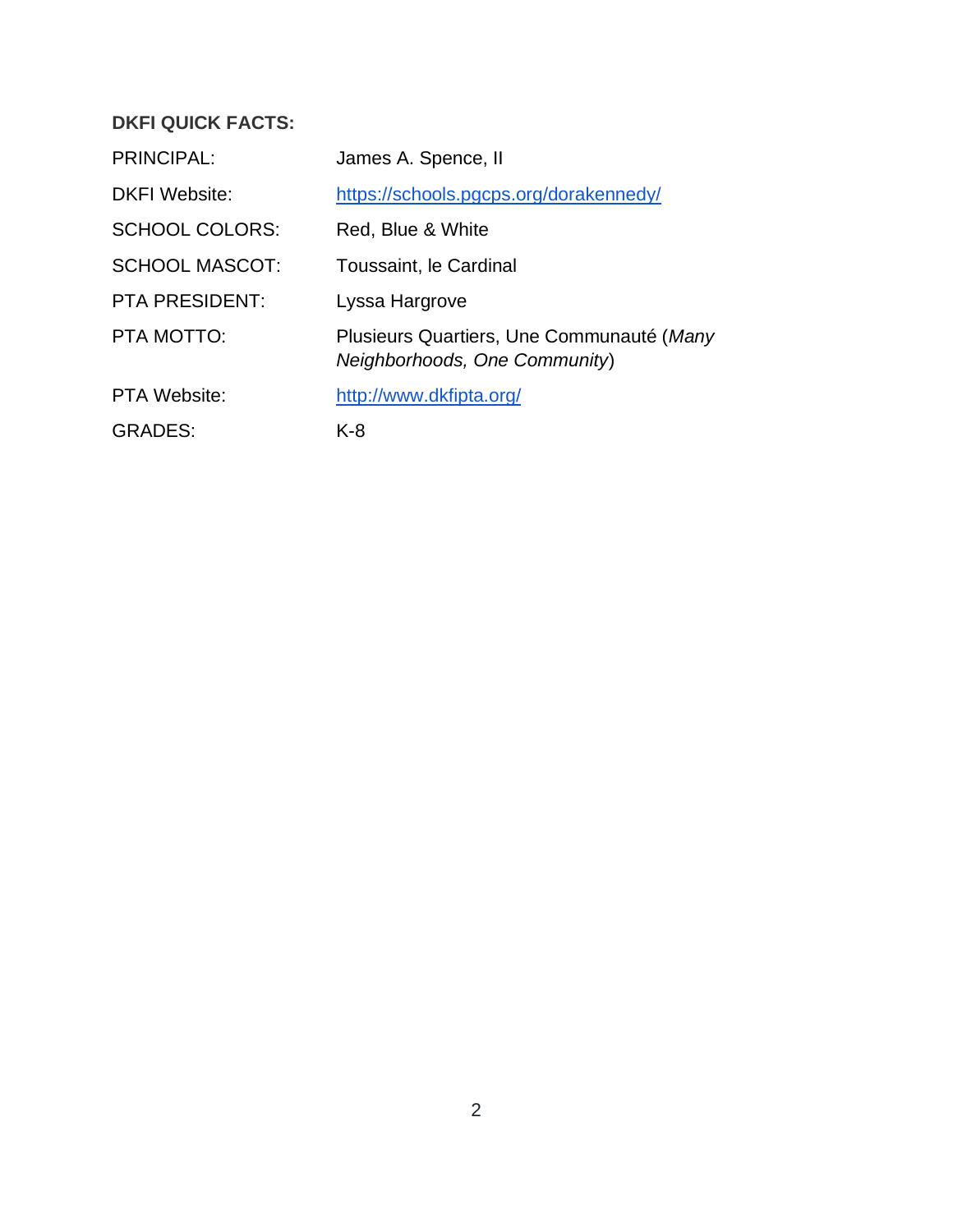#### **Welcome Letter from PTA President**

Welcome New Families!

On behalf of the Parent Teacher Association (PTA), I am delighted to welcome you to the Dora Kennedy French Immersion (DKFI) School.

It feels like just yesterday when my girls started at DKFI. There were so many new apps, programs, and acronyms to learn during those first couple of years. It can feel overwhelming, even with the help of the DKFI staff and PTA. This year, to support our new parents as they transition through this process, the PTA created a *DKFI Survival Guide*.

This guide will provide you with a basic understanding of the new tools that will accompany your child throughout their DKFI student experience. From learning how to navigate new school apps, or even tracing your child's school bus route…our goal is to ensure that all new parents feel empowered to advocate for their children as early as possible. The easiest way to do this is to equip new parents with all the necessary tools needed as your child matriculates through DKFI and Prince George's County Public Schools.

We recognize that DKFI parents are a unique set of parents. By the nature of attending our school, you took an extra step to enhance your child's education. It's this level of engagement that we seek to continue --as we know, all of us were intentional in getting here, now let's be intentional in ensuring our children's success!

We invite you to lean-in and begin to acclimate yourself with the information provided in the guide. Once again, DKFI PTA is excited to have you join us and for you to see the impact that we can all have in the DKFI community if we work together. This guide serves as a culmination of those parents' efforts and we ask that our new parents pay it forward. I encourage you to get involved in any way that works best for you. I am certain you and your student(s) will find the experience rewarding. I invite you to send questions/concerns to dkfipta@gmail.com.

*Petit a petit, l'oiseau fait son nid*!

Cordialement,

Mar Hayse

Lyssa Fils-Aimé Hargrove PTA President dkfipta@gmail.com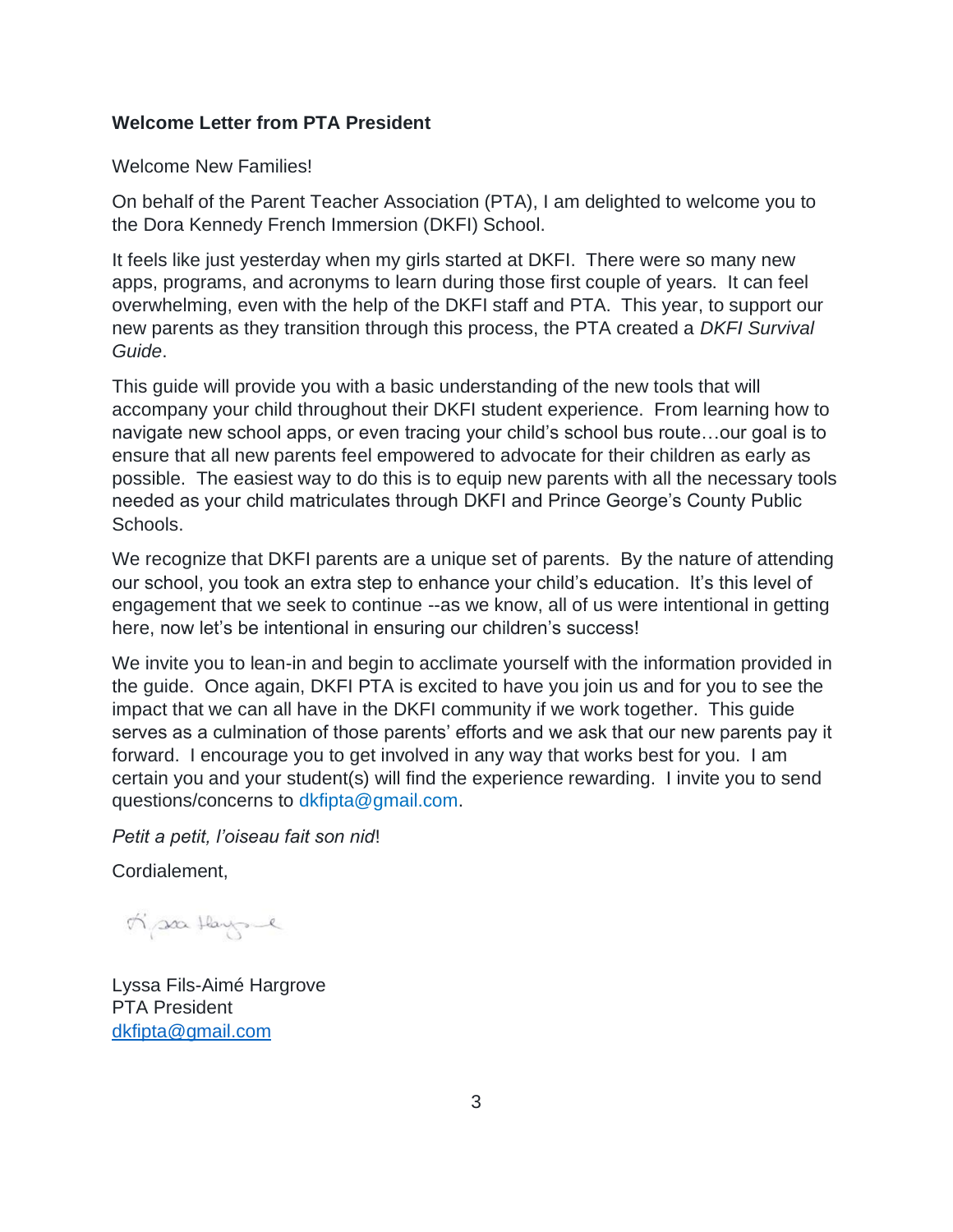## **School Administration Contact Information**

| James A. Spence II, Principal                                     | james.spence@pgcps.org       |
|-------------------------------------------------------------------|------------------------------|
| Sandrine Boukabara, Assistant Principal                           | sandrine.boukabara@pgcps.org |
| Aby Koundoul, Program Coordinator                                 | aby.koundoul@pgcps.org       |
| Mahjoub Darrehmane, Testing Coordinator mahj.darrehmane@pgcps.org |                              |
| Cristina Kallon, Principal's Secretary                            | cristina.kallon@pgcps.org    |
| Nancy Ware, Main Office Manager                                   | nancy.ware@pgcps.org         |
| Lee Wright, Registrar                                             | Lee.Wright@pgcps.org         |
| Sarah Chung, Guidance Counselor                                   | sarah.chung@pgcps.org        |
| Rachele Donohue, Guidance Counselor                               | rachele.donohue@pgcps.org    |

## **PTA Contact Information**

Email: dkfipta@gmail.com Website: www.dkfipta.org Facebook: www.facebook.com/RGFIPTA *PTA Executive Board Members* Lyssa Hargrove, *President* Tikeetha Thomas, *Vice-President, Middle School* Benity Sewell, *Vice-President, Elementary School* Alisha Huntley, *Treasurer*  Pilar Snowden, *Secretary*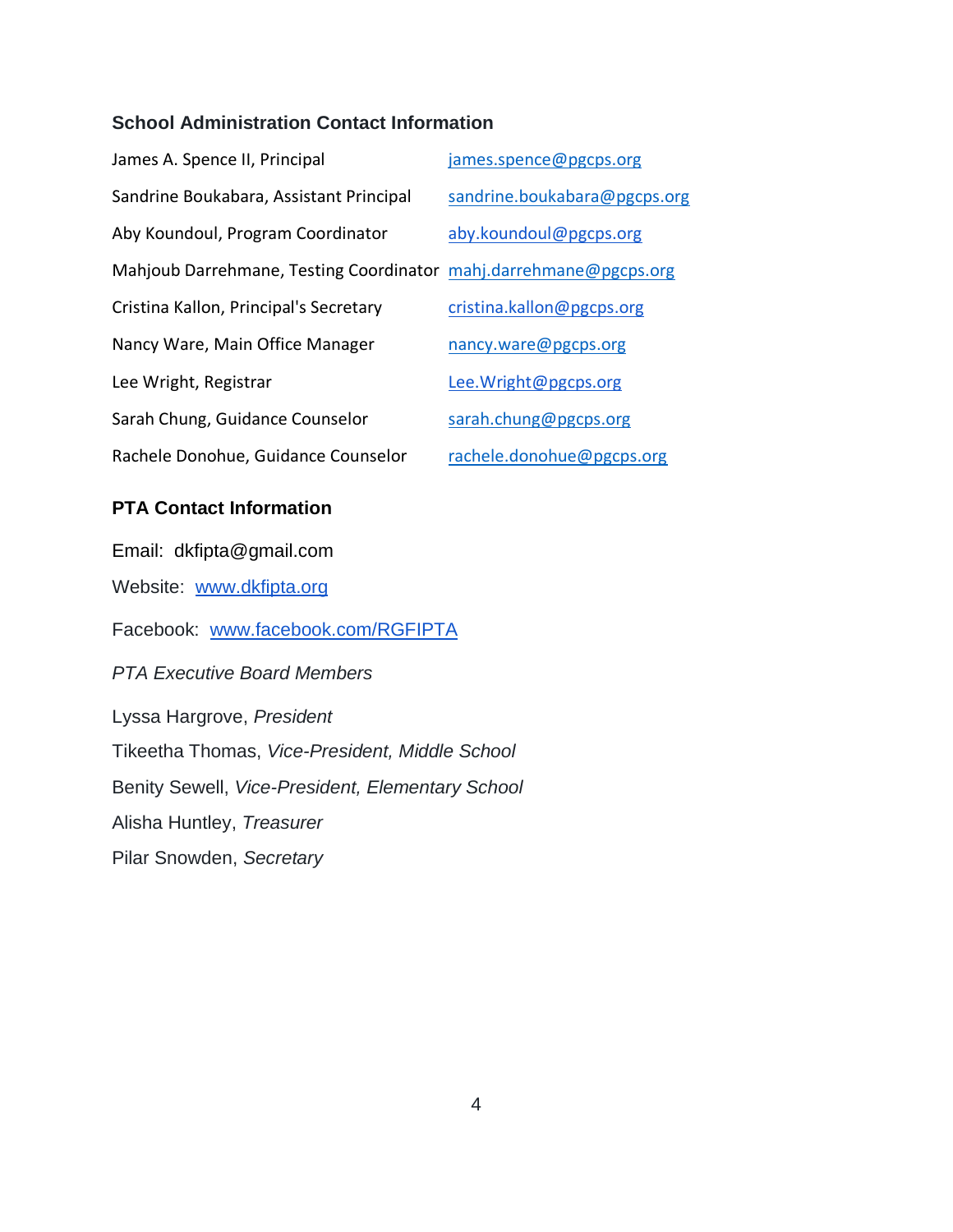## **Getting Started: Things to Do Prior to the First Day of School**

#### **Locate your Student ID #**

● Your child's student ID was issued when you registered with Prince George's County schools. You will need their student ID to log onto SchoolMax, which is where you will access their grades.

#### **Register for a SchoolMax Family Portal Account**

● Please see the "General School FAQs" section for important information regarding SchoolMax

#### **Obtain Computer Log-In & Password**

- Contact your classroom teacher for the Log-in and password
- You will use this Log-in and password to access email, and log onto your PGCPS issued devices

#### **Obtain Student Gmail Log-In Information**

- 1. Go to the PGCPS homepage at https://www1.pgcps.org
- 2. Select the link to GMail at the top of the screen or go directly to gmail.pgcps.org
- 3. Enter the same username and password you use to log-on to a PGCPS-issued computer or SchoolMax

#### **Access Your Child's Google Classroom**

- 1. Login to the Google Chrome internet browser. Then access Google Classroom by signing into your PGCPS email.
- 2. Click on the Google Classroom App Launcher in the upper right-hand corner of your screen.
- 3. Click on the Google Classroom icon.
- 4. Join your teacher's Google Classroom by clicking on your teacher's name

#### **Add Money to Your Child's School Bucks Account**

Meals are paid directly on My School Bucks which can be accessed at https://www.myschoolbucks.com/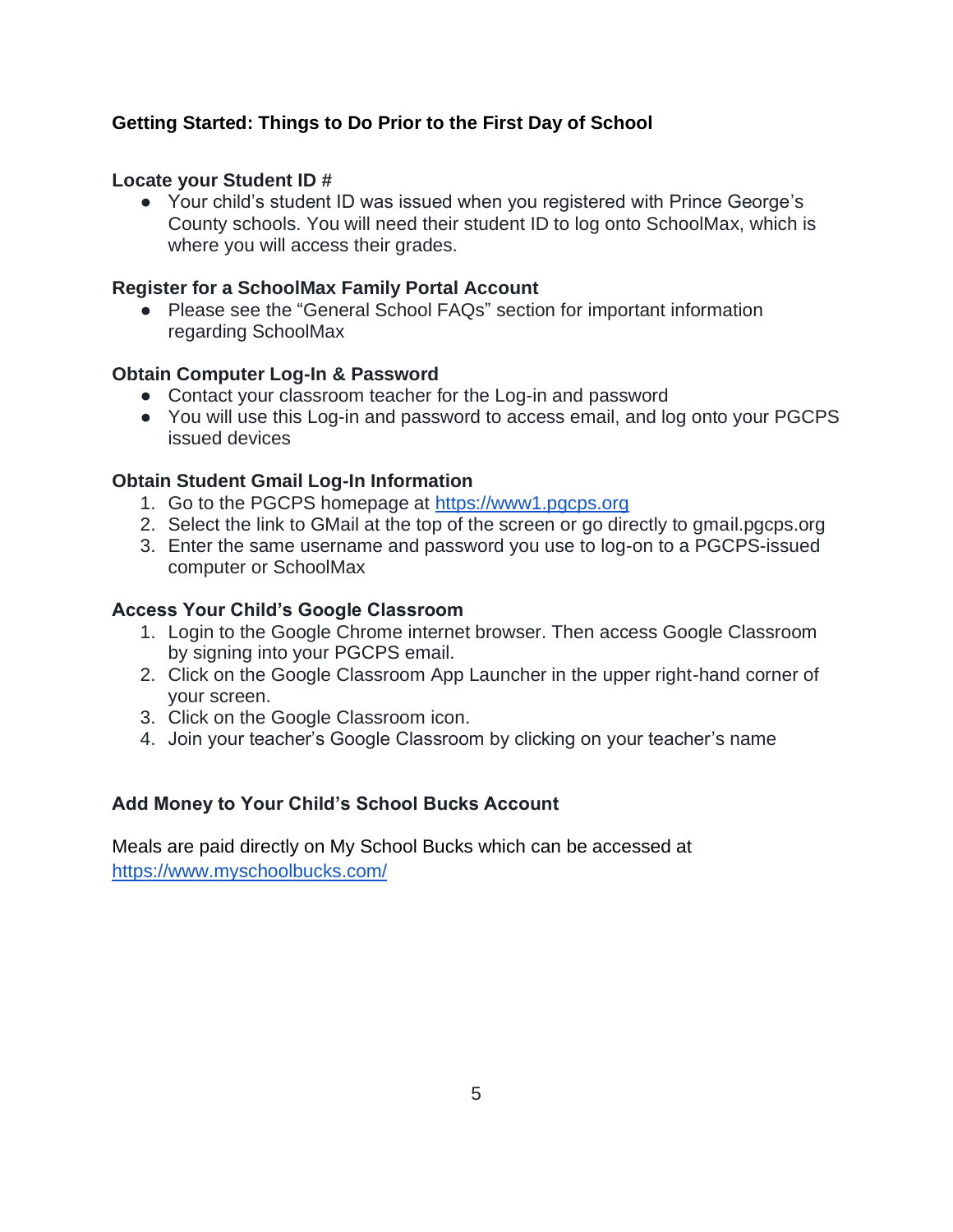## **Arrange Before and After Care**

PGCPS has selected vendors for Before and Aftercare programs. The assigned vendor for the 2021-2022 school year for DKFI is Sanbridge Early Learning Center. Please visit the link

https://www.pgcps.org/offices/early-learning-programs/vendor-managed-child-careprograms

to access FAQs about the program including:

When can I register/ How can I register?

Things to note:

- Historically, Before and Aftercare at DKFI has not been conducted in French. Unless this year's vendor makes changes, if you are seeking care that includes French language, you should explore other options.
- The number of persons seeking these services usually is greater than the number of slots available. Be proactive in pursuing this opportunity

Per the website, please keep in mind that all programs will need to be licensed by the state before operations can begin; the selection of a vendor does not mean that these requirements have been met at the time of this email. Vendors and principals will be collaborating to facilitate licensing and enrollment to begin as soon as possible

#### **Contact PGCPS Tech Support for Device and Log-In issues:**

**Help Line:** 301-386-1549 or 240-264-1717

**Click here to submit a ticket:** https://www.pgcps.org/offices/informationtechnology/help-desk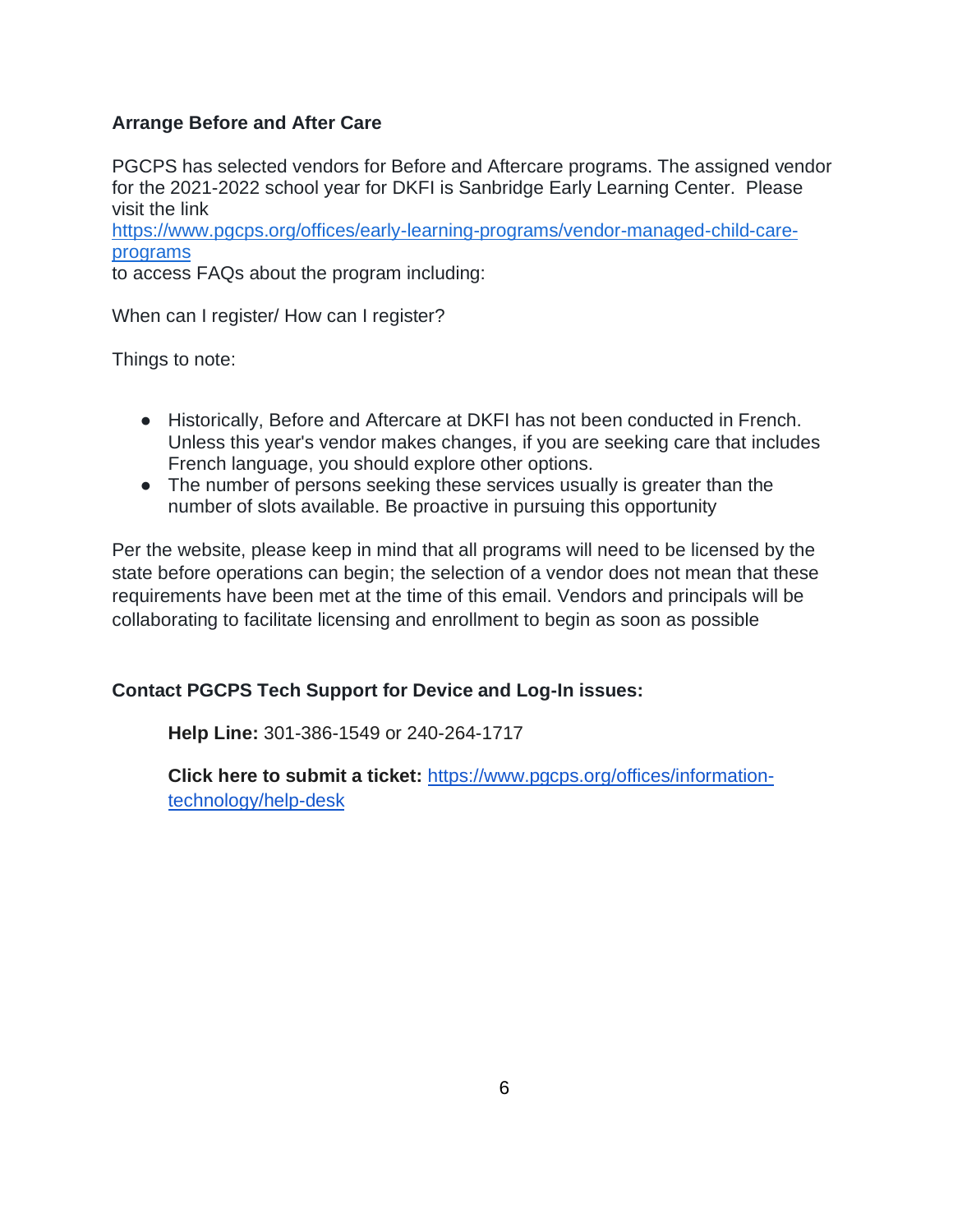#### **IMPORTANT INFORMATION:**

| <b>Student ID#</b>          |  |
|-----------------------------|--|
| <b>Computer Log-In</b>      |  |
| <b>Computer Password</b>    |  |
| <b>GMAIL Log-In</b>         |  |
| <b>GMAIL Password</b>       |  |
| <b>ClassDojo Class Code</b> |  |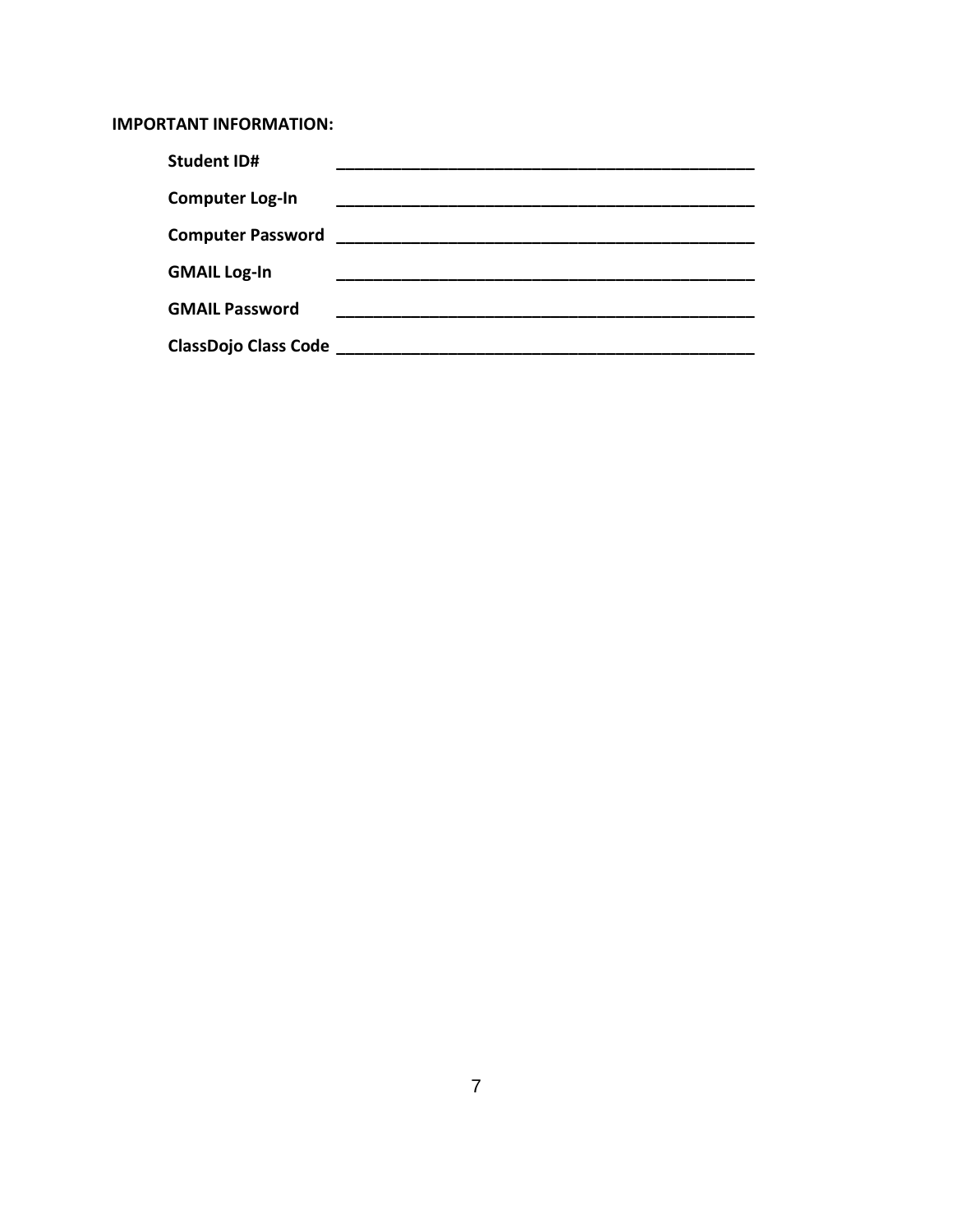## **Download Important Apps onto your phone:**

## • **StopFinder**

School Bus App Families with students riding the bus can use PGCPS' mobile app StopFinder to see where a child's bus is and information about their bus schedule. Please note that you must have an email address on record in SchoolMax to receive an email invitation to use the app. Bus stop information may also be viewed online in InfoFinder and in SchoolMax.

You can learn more about changes and upgrades to transportation and the bus fleet here:

#### **School Bus Safety**

• **Class Dojo** 

This app can be downloaded from your app store. Teachers use this app as a method to send announcements and information to parents. Request the class code from your teacher to register.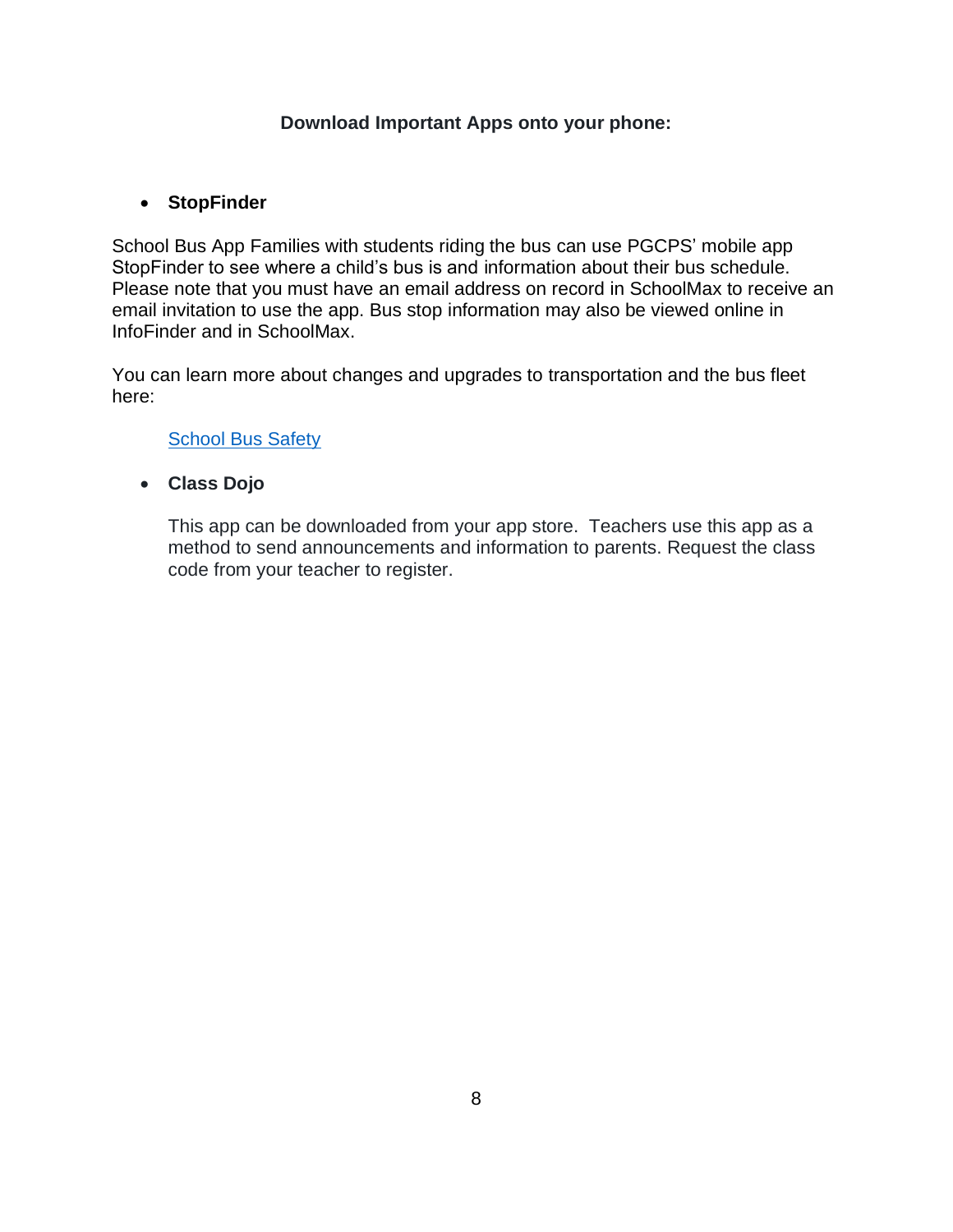## **Frequently Visited Social Media Pages/ PGCPS Immersion Website**

#### **DKFI PTA Portal MemberHub:**

#### **Join here: https://dkfipta.legacy.memberhub.com/join/rn9aid**

As a member of MemberHub, you can build relationships with your grade level community, your fellow classroom parents or special interest groups, pay your annual PTA membership fee, access the PTA calendar and receive event reminders, and receive emails and text messages from the PTA

#### **Facebook Groups:**

- Dora Kennedy French Immersion: https://www.facebook.com/groups/264537964553147
- Kindergarten:
- First Grade:
- PTA: https://www.facebook.com/RGFIPTA

#### **PG County Language Immersion Programs Office**

**Website: https://offices.pgcps.org/immersionprograms/** Phone: 240-455-5899/ Twitter Page: **@PGCPSImmersion**

**Carmen Henninger,** *Supervisor* **Email Address: carmen.henninger@pgcps.org**

**Jane M. Tarwacki,** *Instructional Specialist* **jane.tarwacki@pgcps.org**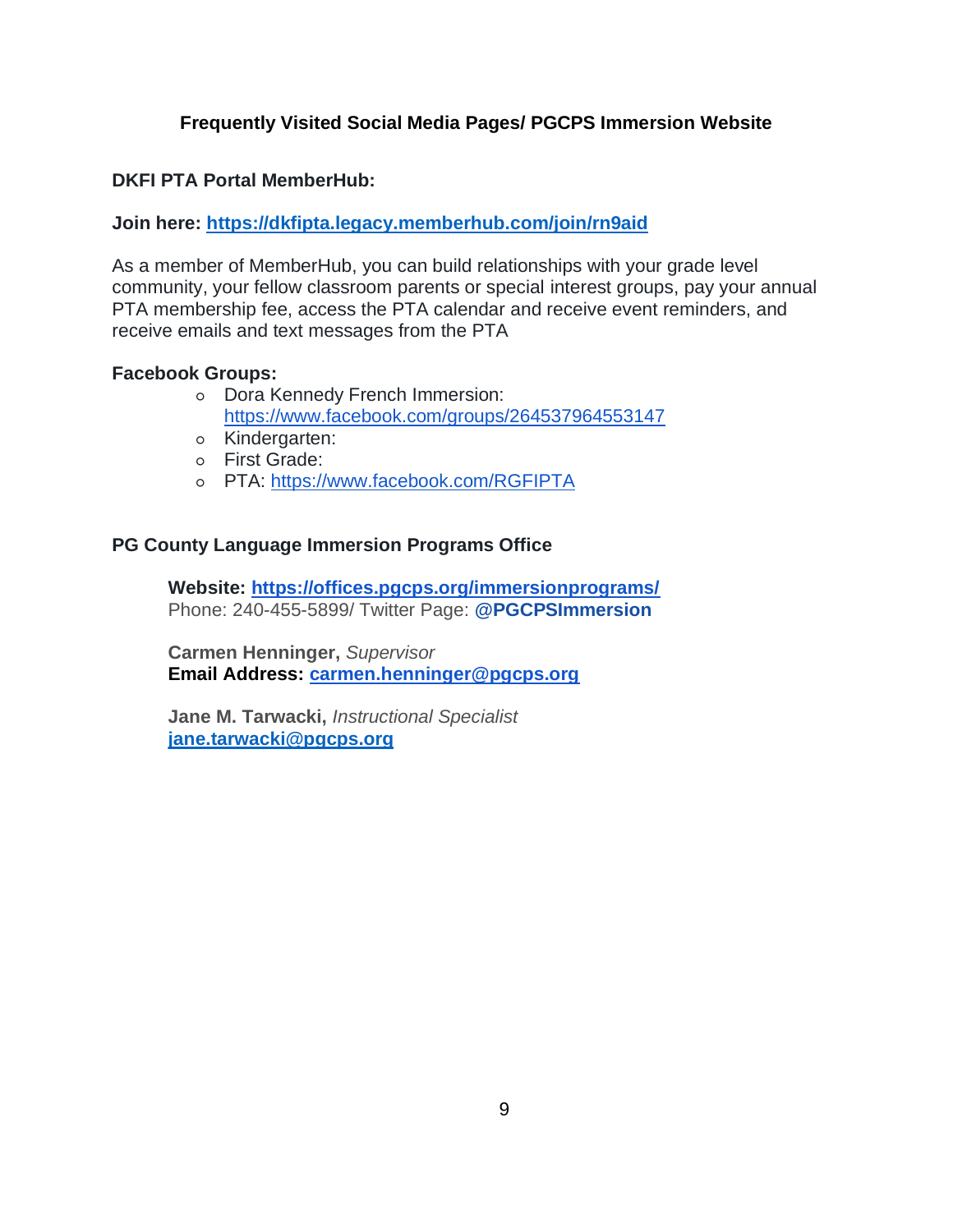## **Testing for Kindergarten and First Grade**

Students at DKFI take several tests during their time in the immersion program -- both state-mandated and French immersion-specific assessments. The information below outlines tests taken during kindergarten and first grade. State-mandated tests are administered in English. A description of DELF, *a French language efficiency exam that you must opt your child into,* is also included here. This test is introduced in second grade.

## **Acronyms**

| <b>DELF</b>  | Diplôme d'Etudes en Langue Française   |
|--------------|----------------------------------------|
| <b>DRA</b>   | Developmental Reading Assessment       |
| <b>KRA</b>   | Kindergarten Readiness Assessment      |
| <b>OLSAT</b> | <b>Otis-Lennon School Ability Test</b> |
| <b>SLO</b>   | <b>Student Learning Objectives</b>     |

## **Kindergarten Assessments Timeline**

| <b>KRA</b>                     | September        |
|--------------------------------|------------------|
| <b>SLO Pre-test</b>            | September        |
| DRA                            | January          |
| <b>SLO Post-test</b>           | January-February |
| <b>Placement Tests</b>         | June             |
| <b>End of Year Assessments</b> | June             |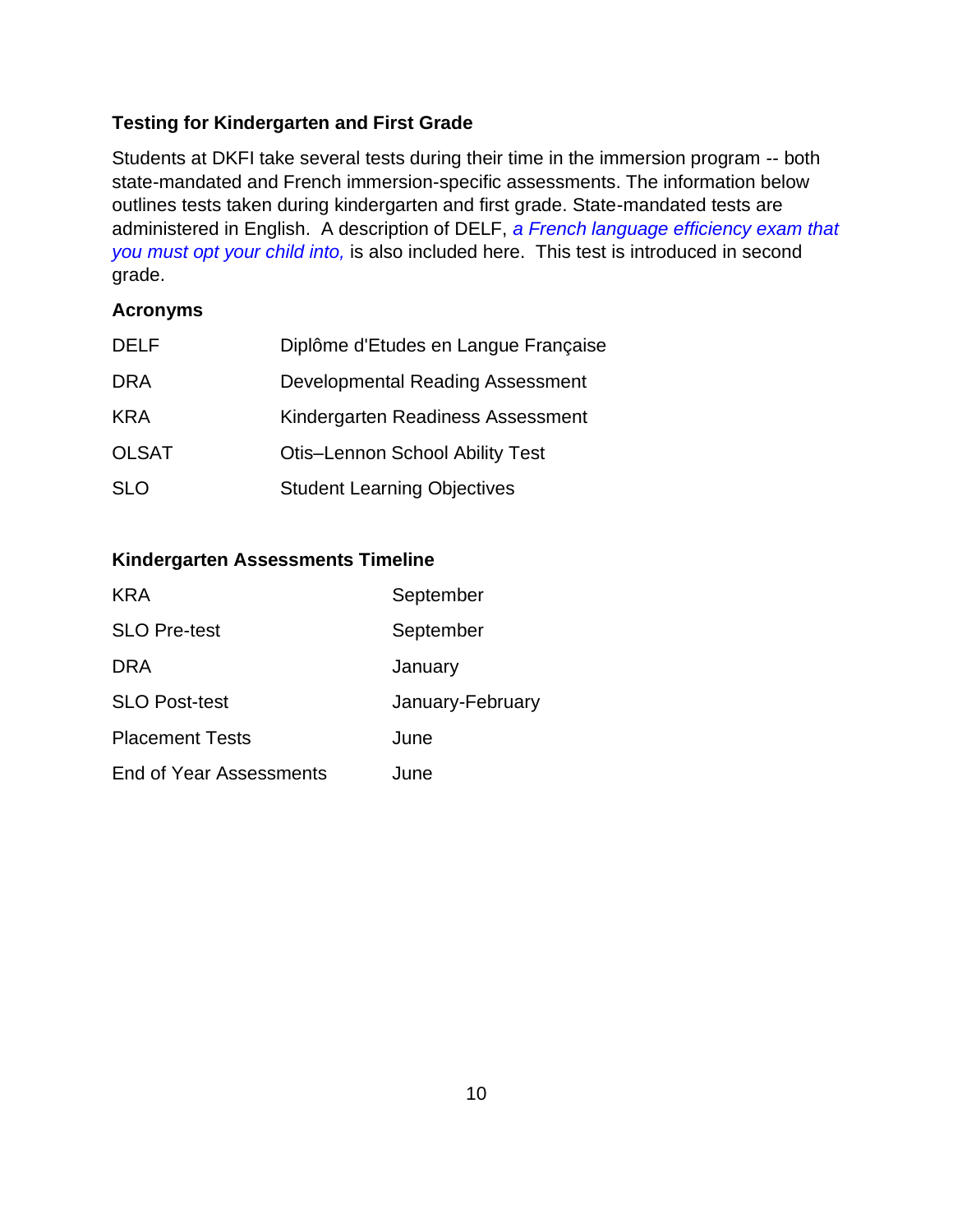## **First Grade Assessments Timeline**

| <b>SLO Pre-test</b>     | September        |
|-------------------------|------------------|
| <b>OLSAT TAG ID</b>     | November         |
| DRA                     | January          |
| <b>SLO Post-test</b>    | January-February |
| <b>Placement Tests</b>  | June             |
| End of Year Assessments | June             |

## **Test Descriptions**

## **DELF (Diplôme d'Etudes en Langue Française)**

The DELF is a test given by the France Ministry of Education around the world to people who study French but are not native French speakers. The test includes speaking, listening, reading, and writing sections. People who pass the test receive the DELF diploma. At DKFI, 2nd graders take the A1 level; 4th graders take the A2 level. Typically, all (or nearly all) DKFI students pass the DELF exams and receive DELF diplomas the following year.

Subjects: French proficiency (2nd & 4th graders)

## **DRA (Developmental Reading Assessment)**

The DRA is a standardized reading test used to determine a student's instructional level in reading. The DRA is administered individually to students by teachers and/or reading specialists. It identifies a student's reading level, accuracy, fluency, and comprehension. Students read a selection (or selections) and then retell what they have read to the examiner. For more details, visit the Scholastic website.

Subjects: Reading (K-2nd grades)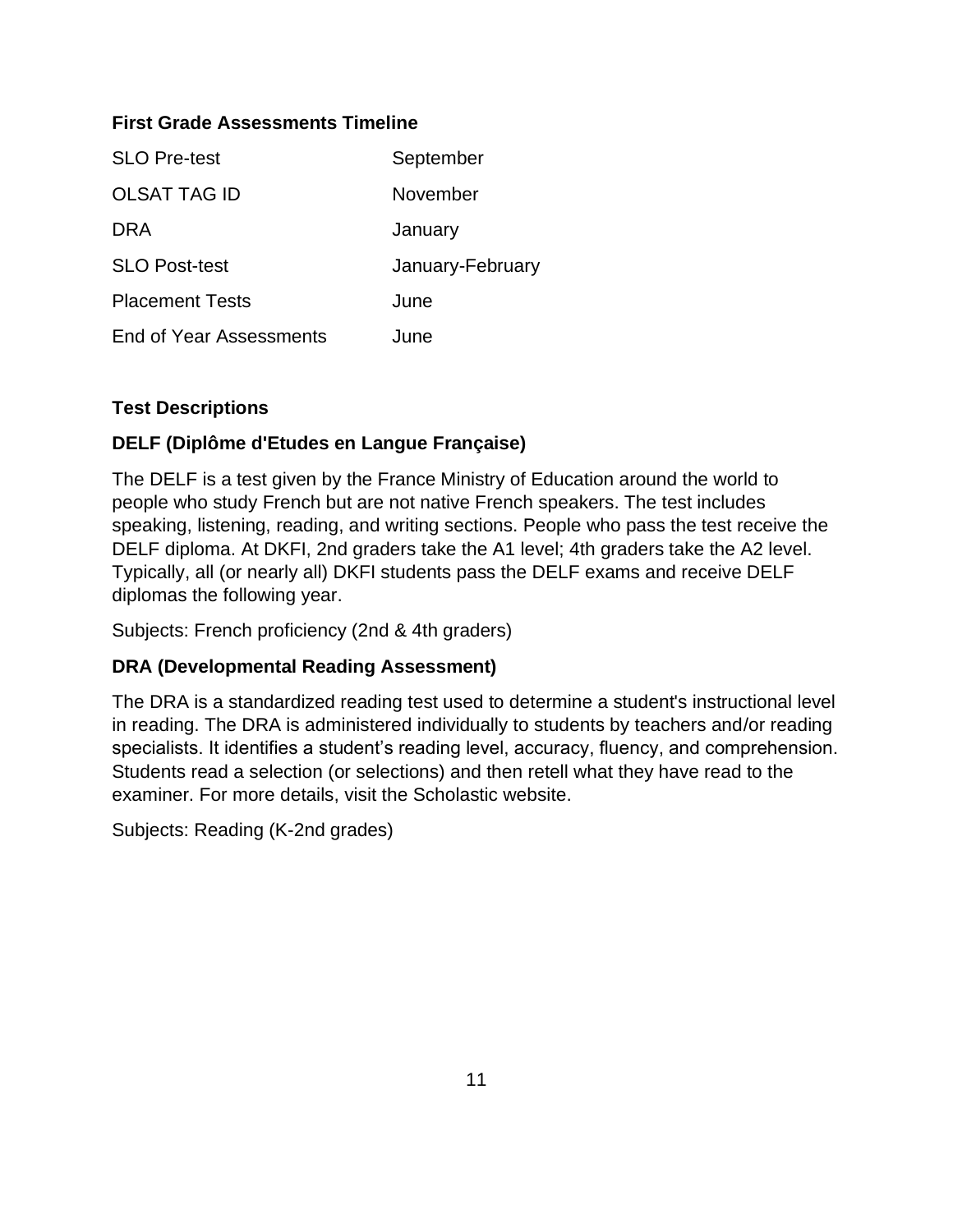## **KRA (Kindergarten Readiness Assessment)**

The KRA measures the knowledge, skills, and behaviors that children should be able to demonstrate at the start of kindergarten. All items can be administered by the teacher using a test administration manual, but 17 of the items are also available through an App which allows students to select responses using a tablet or computer device.

Subjects: Math, English language arts, Social Foundations, Physical Well-Being, and Motor Development (Kindergarten ONLY)

## **OLSAT (Otis–Lennon School Ability Test)**

The OLSAT is a multiple-choice K-12 assessment that measures reasoning skills with several different types of verbal, non-verbal, figural and quantitative reasoning questions. Schools commonly administer the OLSAT for admissions into gifted and talented programs.

Subjects: Verbal comprehension, Verbal reasoning, Pictorial reasoning, Figural reasoning, and Quantitative reasoning (1st & 3rd all; 2nd, 4th & 5th if new to PGCPS)

## **SLO (Student Learning Objectives)**

The SLO is defined in the state of Maryland as "A specific, rigorous, long-term goal for groups of students that educators create to guide their instruction and administrative efforts." Teachers develop SLOs at the beginning of the interval of instruction (unit, quarter or semester) and identify the targeted amount of growth their students will make during this interval, with guidance from the content supervisor and building administrator if needed. Subjects: Any subject (K-8th grades)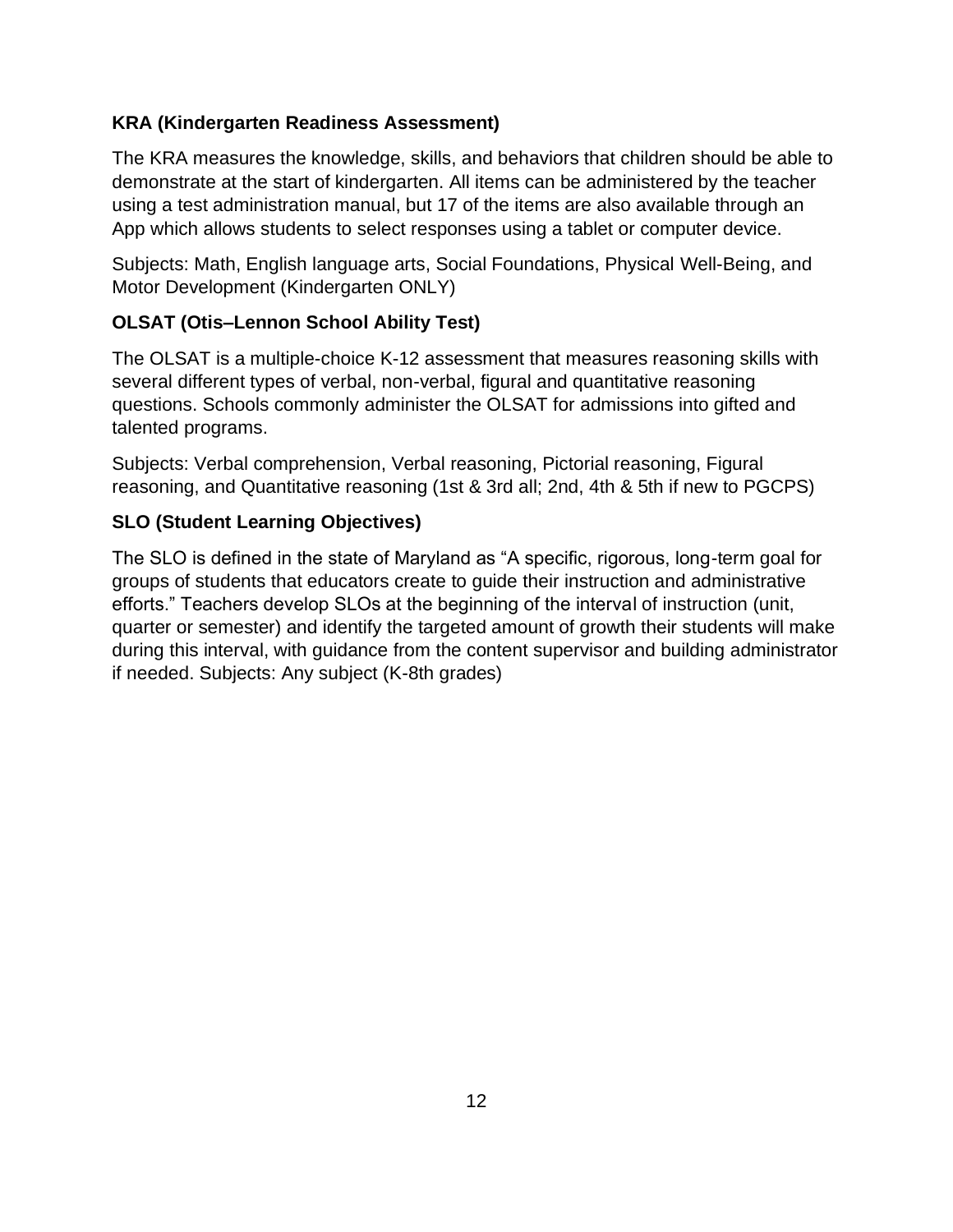#### **Navigating the French Immersion Program:**

#### **French Immersion FAQs**

#### **1. What Classes will be taught in French?**

French Language Arts, Mathematics, Science, and Social Studies are taught in French. Students receive approximately one hour of English Language Arts every day from grades 2-8.

#### **2. What are the language proficiency goals for the students?**

Studies have shown that students achieve an intermediate low level of proficiency by 2nd grade, intermediate mid by 5th, intermediate high by 8th and advanced mid by 12th grade.

## **3. How will my child learn to read in English?**

Because your child will be in a totally French immersive environment, if your child is not an English reader when they begin school, they may read French before reading English. English language arts instruction is not introduced to students until 2nd grade. It is vitally important that you read regularly to your child in English and encourage English reading acquisition at home. See "Tips For Reading" for more info.

#### **4. What can I do to support French language continuity at home?**

Exposing your child to French language through music and television is a great way to ensure that your child is hearing French at home. Many streaming services, including Netflix, have programs that are in French. Conversely, you can change the language settings to have programs streamed with French audio. French language posters for beginners can be purchased which are a great reference for your students to review topics such as numbers, days of the week, colors, months of the year, etc.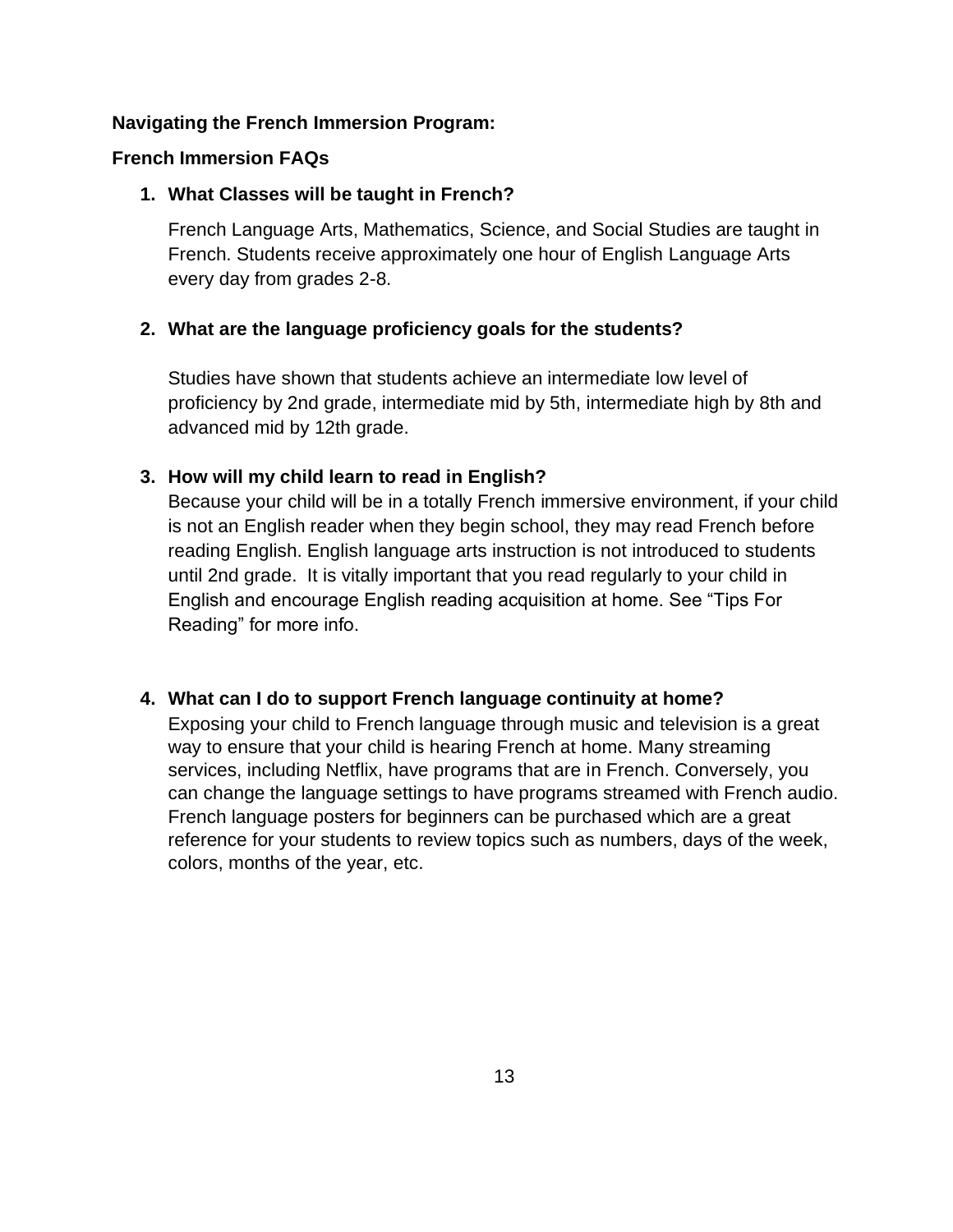Games such as Spot It!, Kloo, and Bananagrams are available in French editions.

## **5. Are homework assignments translated into English for parents?**

No- homework assignments are not translated into English. The homework that students receive in kindergarten and first grade should be extensions of work that is done in class. While parents are encouraged not to help with homework, Google Translate does allow you to understand the assignment. However, teachers know the proficiency level of their students. Providing your student with Google Translate answers will be detrimental to their learning and will easily be detected by the teachers.

## **6. What if my child is not thriving in the French Immersion program?** Teachers and administrators are constantly assessing your student's progress and provide support to encourage your child's development. If it is determined that your child is not thriving, parents are usually notified by the end of second grade that they should not continue in the French Immersion program.

## **Words and Phrases to Teach Your Child Before the First Day of School**

When your child enters DKFI, they will be completely immersed in the French language. For many students, this will be their very first school experience. Combined with the introduction of a foreign language, this environment can be overwhelming for some. In order to help acclimate them to their new reality, practicing common words and phrases can be helpful in overcoming some of the anxiety associated with beginning kindergarten. Below are some of the common words that they will hear and need to be able to communicate (asking for the bathroom is a good phrase to practice!).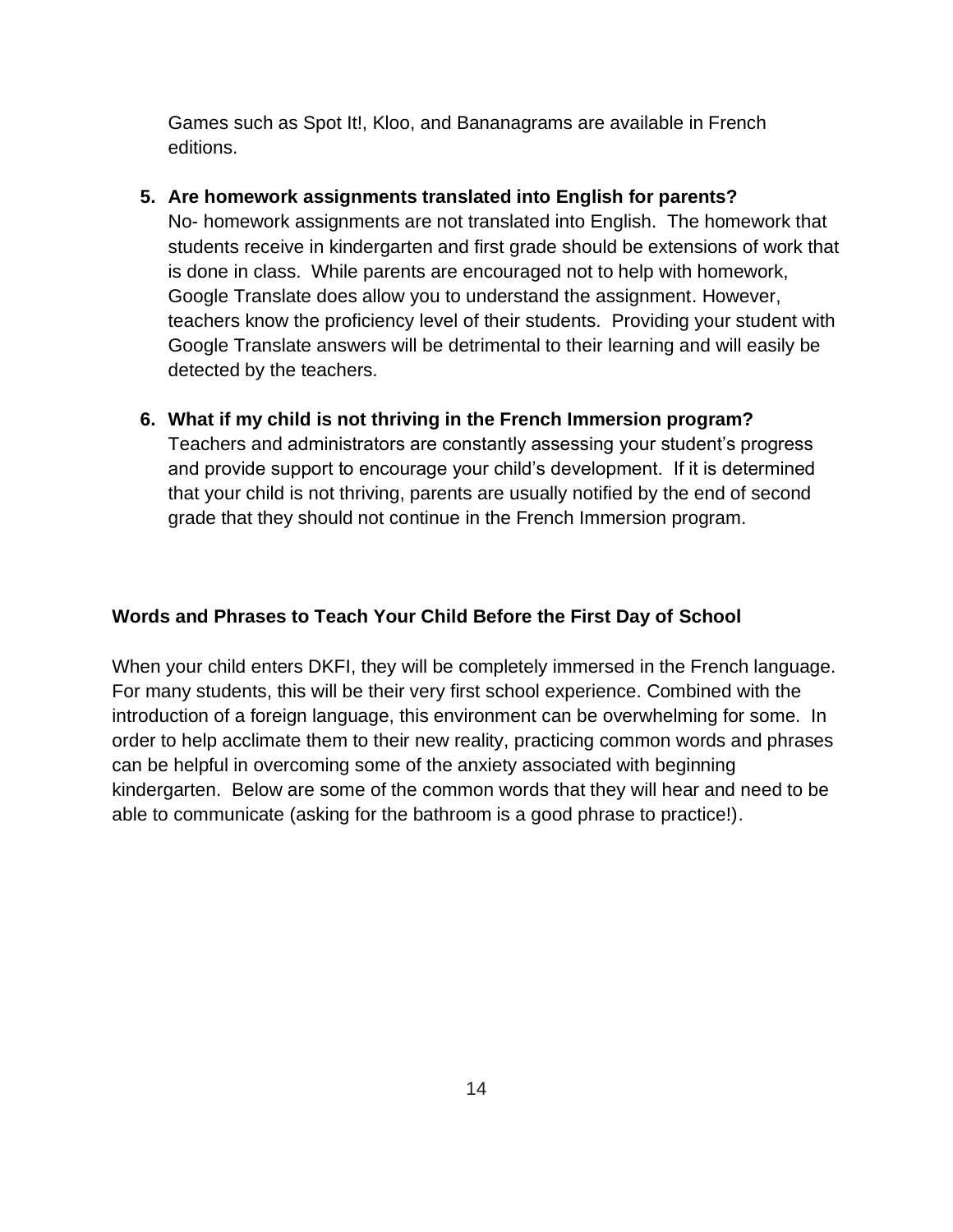| <b>Bonjour</b>                | <b>Hello</b>            |
|-------------------------------|-------------------------|
| Quel est ton nom?             | What is your name?      |
| Je m'appelle                  | My name is              |
| Comment ça va?                | How are you?            |
| Ça va bien                    | I am well               |
| Je suis malade                | I am sick               |
| Aux toilette s'il vous plait! | To the bathroom please! |
| Asseyez-vous s'il vous plait  | Sit down please         |
| <b>Merci</b>                  | <b>Thank You</b>        |
| Au revoir                     | Good-Bye                |
|                               |                         |

#### *TIPS FOR READING*

The most important foundation for reading is established before your child goes to school. There is nothing more important that you can do for your child than to establish a love of books and an appreciation of the written word. Expose your child to English and French reading material as often as possible. Use a variety of genres (i.e. newspapers, comic books, fiction, and non-fiction). Discuss content with your child and encourage verbal feedback. Model reading to show that books can be a form of entertainment as well as a source of information. Libraries and Book Clubs are an excellent source for obtaining quality reading material. Parents can assist their child in learning how to locate information and resources which will support his/her learning. There are several differences between French and English pronunciation that might be most obvious as you read along with your child:

- consonants are essentially the same;
- there are significant differences between the sounds of the vowels;
- h is always silent in French;
- an s at the end of a word, to indicate the plural, is silent;
- qu sounds like k (not kw as quiet);
- th is pronounced t;
- ch is pronounced like the English sh;
- i is pronounced like the long English e (see);
- ou in French always sounds like troop (not out);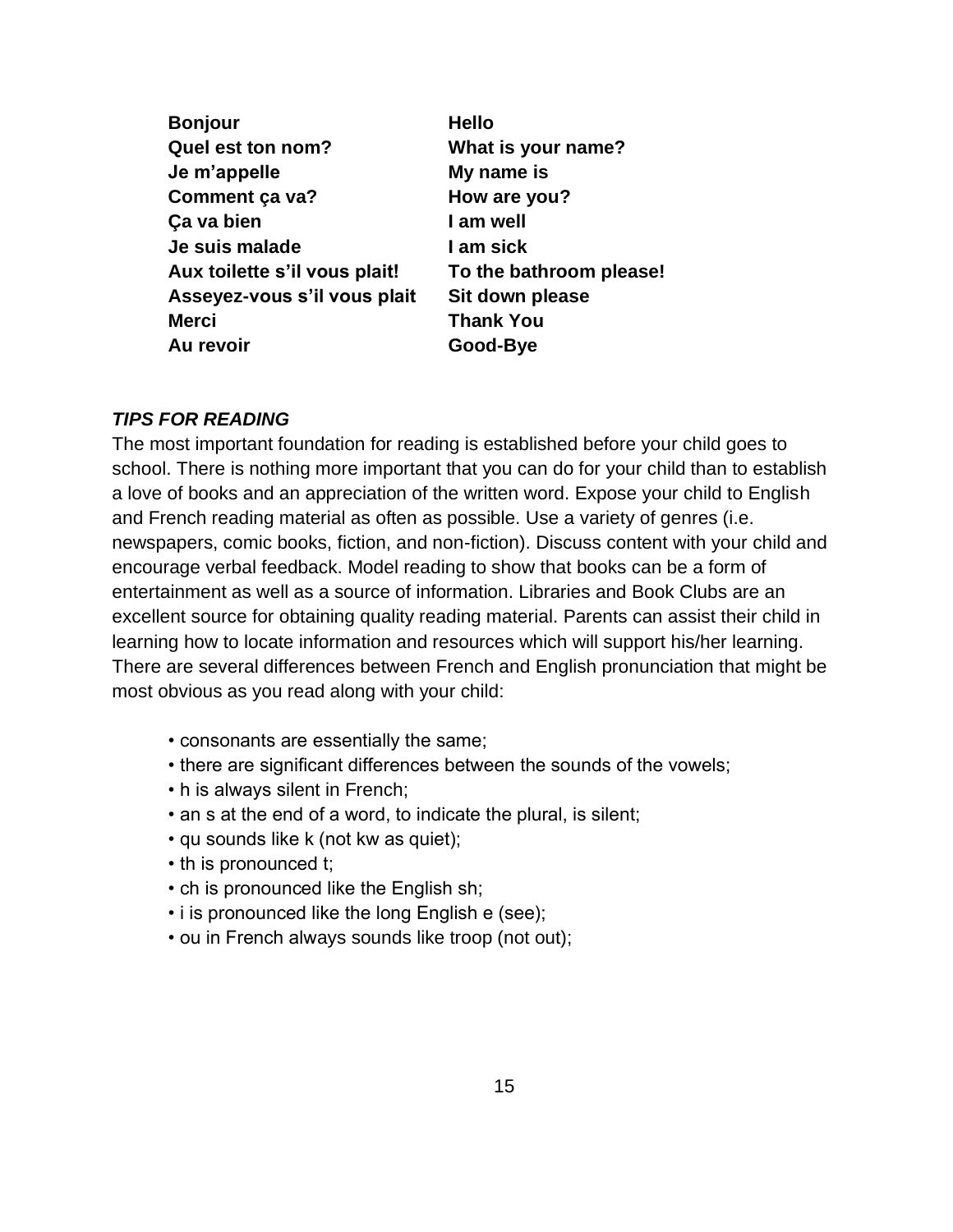- oi sound like wa in wash;
- au and eau have the long o sound (go);
- ez has the long a sound (say);
- accents change the sounds of vowels;
	- è sounds like the short English e (peck) ;
	- $\bullet$  é sounds like the long a sound (say);
	- $\bullet \quad$  <  $\hat{e}$  sounds like the short English e (peck);
	- c sounds like the s sound (sand);
- stress falls on the last sounded syllable (tapi sounds like tap-ee);

• when a word begins with a vowel (or a silent h), it is usually joined with the last consonant of the preceding word – it will sound as though your child is reading one word instead of two.

Adapted from "Yes, You Can Help".

Students are highly motivated to read in English. Children will find it easier and must be encouraged to read in French. It is easy to transfer the reading strategies and skills between the two languages due to their similarities.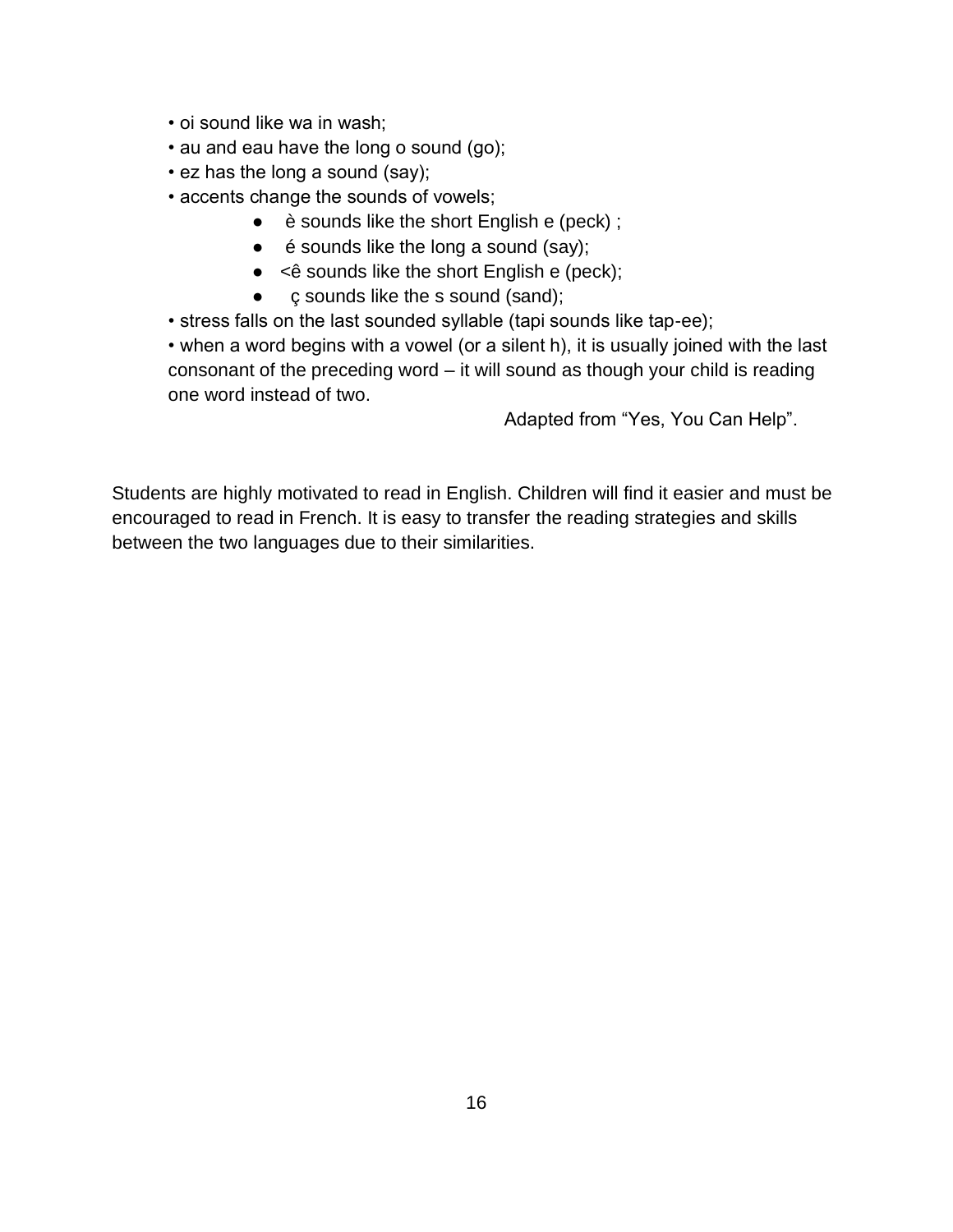## **General School FAQs**

One of the main resources that we ask you to utilize as a parent is the Prince George's County Public School's (PGCPS) website. PGCPS provides a wealth of information to help answer your questions and point you in the right direction. The web address for PGCPS is: https://www.pgcps.org/

## *1. What is SchoolMax?*

SchoolMax is an electronic student information system used by Prince George's County Public schools to record attendance, grades, assignments, report cards, discipline incidents, and other information about your child.

*2. How do I get access to SchoolMax?*

Contact the registrar, Ms. Lee Wright, for access. Front Office Phone: (301) 918- 8660; email: lee.wright@pgcps.org

*3. Why do I need access to SchoolMax?*

Besides being able to view your child's attendance, grades, assignments, report cards and discipline incidents, SchoolMax also houses your child's progress reports.

- *4. Where do I find a list of teachers for Dora Kennedy French Immersion?* You can find the list here: https://schools.pgcps.org/dorakennedy/staff.aspx
- *5. How do I sign up for school alerts?*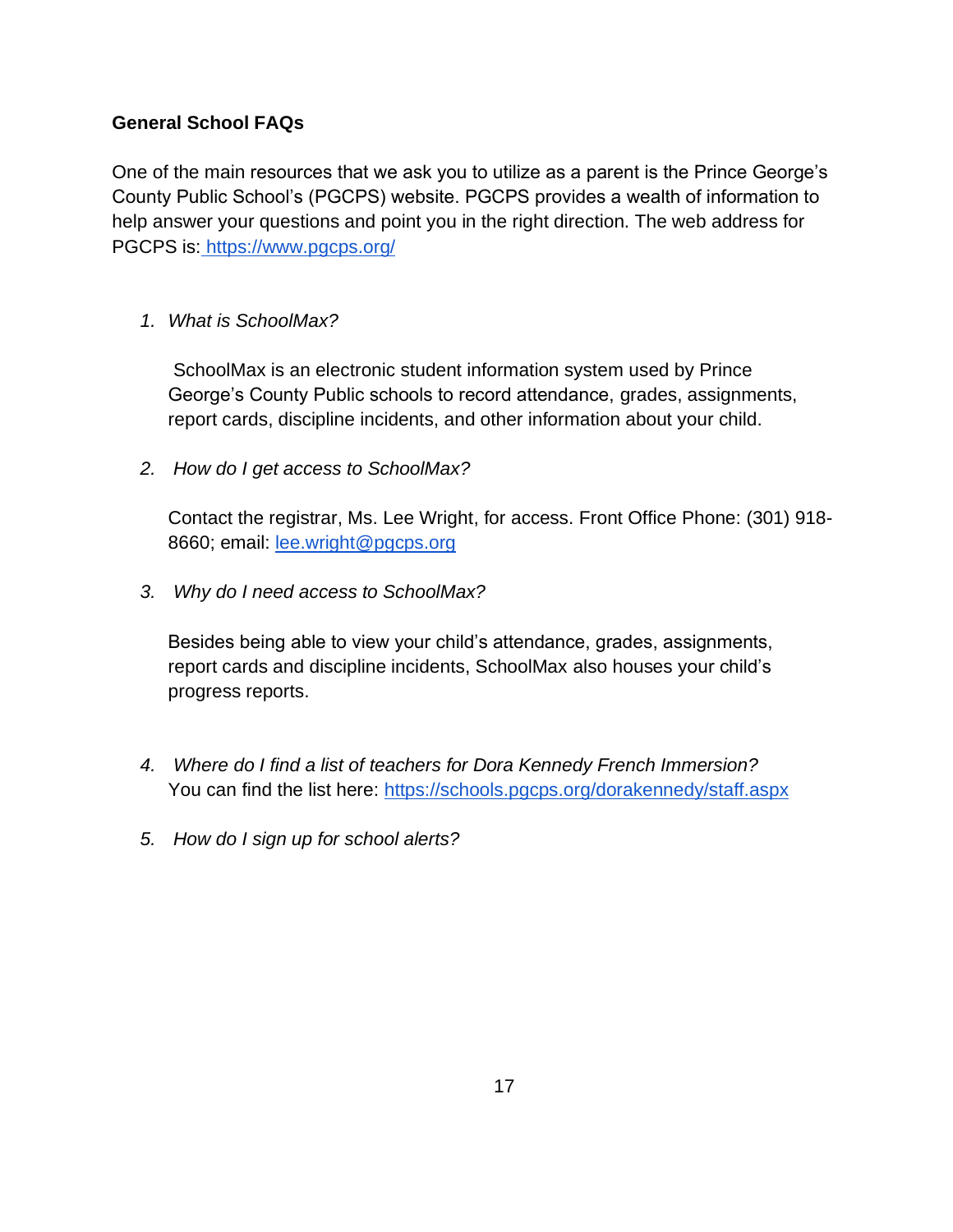You can navigate to the PGCPS school website here: https://offices.pgcps.org/how-to-subscribe-to-alerts/

- *6. Who do I contact if I have a question about bus transportation?* No information has been shared about bus transportation for the 2021-2022 school year. If you have questions about transportation, you should contact your lot. Information can be found here: https://www.pgcps.org/offices-old/transportation
- *7. What do I do if I have an issue with a teacher?* We encourage all parents to contact their teacher directly. Let them know your concerns and try to resolve the issue. If you are unable to do so, please contact the Assistant Principal, Madame Sandrine Boukabara. She will assist you. Her email address is sandrine.boukabara@pgcps.org
- *8. How do I pay for meals for my student?* Meals are paid directly on My School Bucks which is located here: https://www.myschoolbucks.com/
- *9. Where would I find the grading policy for PGCPS?* The grading policy is located here: https://www.pgcps.org/offices/curriculum-andinstruction/grading-and-reporting
- *10. What is the benefit of joining a PTA?*

The PTA provides parents and teachers with a way to share their experience and knowledge about children. PTA members support public education and work to improve children's health and safety. PTAs speak on behalf of children–who can't effect change for themselves–at local, state and national government levels. We work independently to promote the welfare of children in local schools and communities. We work together with the principal, superintendent, school board and other community leaders to make sure your concerns are heard and needs are met.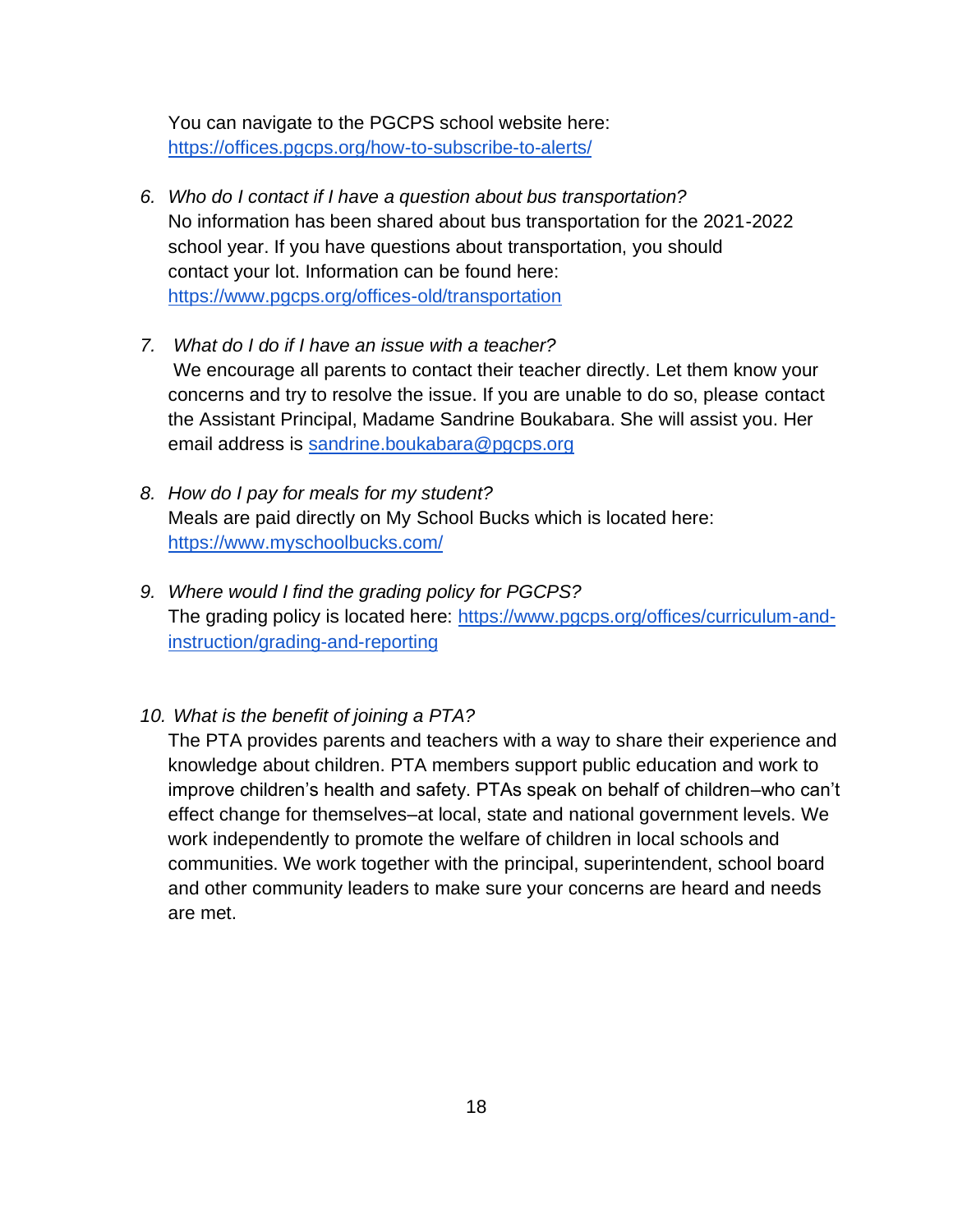- *11.What is the cost of PTA membership?* PTA membership is \$10 dollar a person, annually.
- *12. How do I donate materials to the school? How do I donate money to the school to support teacher programs/supplies?* Contact Ms. Nancy Ware (nancy.ware@pgcps.org) for classroom/school monetary donations. Contact the teacher or school to see if the supplies are needed.
- *13. How can I volunteer at the school?*

When students return to the class full-time and the county determines it is safe to resume volunteering, you will need to go through the process of getting a background with fingerprinting done. See *"In-School Volunteers and Chaperones"* for more information or visit: https://offices.pgcps.org/volunteer/cards/Become-a-Volunteer/

- *14.What should my student do if their email has been hacked?* Send an email directly to your student's teacher and copy Monsieur Philip Held (Pheld@pgcps.org ), and administration (see "*School Administration Contact Information"*).
- *15.My student has an IEP. How do I ensure my student receives the help and support they need?*

Speak with your student's teacher and contact the Special Education Office, Rachael Cahoon

rachael.custodio@pgcps.org, Carleen Bass carleen.jackson@pgcps.org and Gustave Biaka gustave.biaka@pgcps.org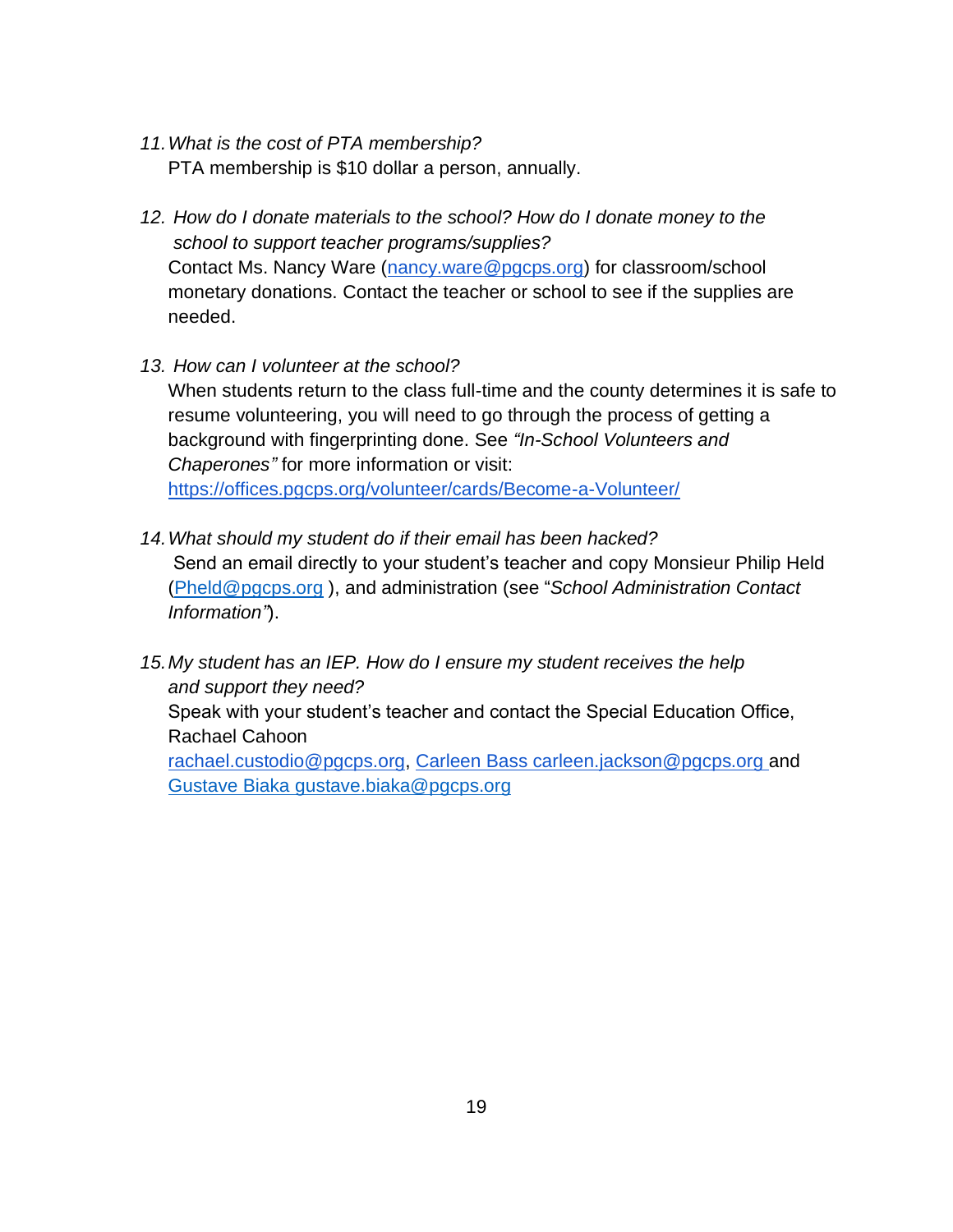## **IN-SCHOOL VOLUNTEERS & CHAPERONES**

- Required background clearance, contact the PGCPS Background Unit at 301-952-7831.
- Required training, contact the Office of Compliance.
- Volunteer Website: https://offices.pgcps.org/volunteer/cards/Become-a-Volunteer/

**VOLUNTEERS/CHAPERONES Must:** (The process takes approximately 3 weeks to complete)

- Undergo a fingerprint check at least 15 business days in advance of volunteer activity
- A copy of the fingerprint receipt with the CPS stamp must be provided to the school to keep on file.
- Undergo a Child Protective Services (CPS) clearance at least 15 business days in advance of volunteer activity
- Complete the three (3) required SafeSchools training modules each academic school year – at least 15 business days prior to engaging in volunteer activity.
- You will receive a Completion Certificate at the conclusion of each SafeSchools training module. Please provide copies of all three to the school. These certificates are only valid for the current academic year; therefore, this process must be repeated each academic school year (August – June).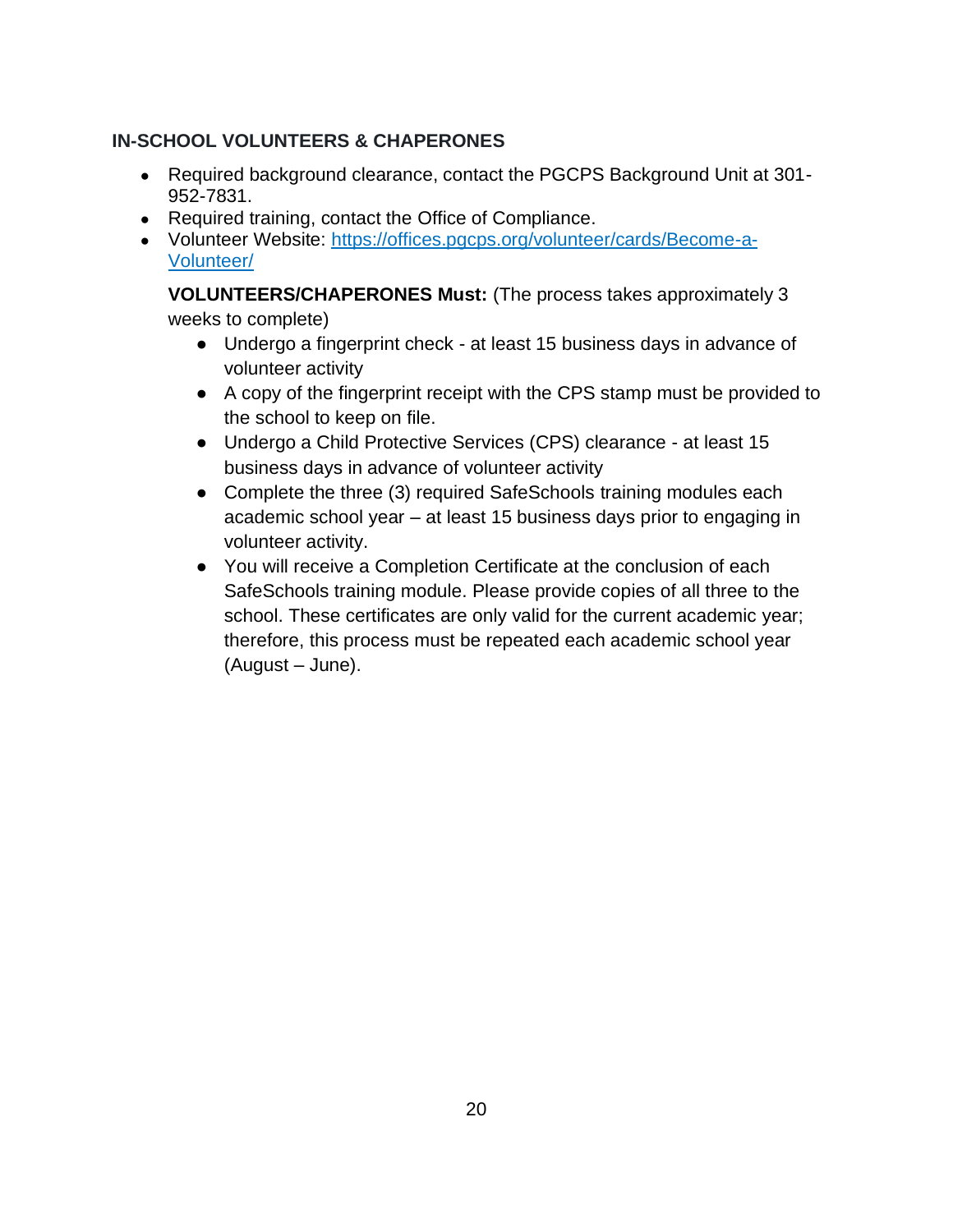# **Prince George's County Public Schools**

**2021-2022 School Calendar** APPROVED BY THE BOARD OF EDUCATION 4/29/21

| July 5                                       | Independence Day Holiday - Schools and Offices Closed                          |
|----------------------------------------------|--------------------------------------------------------------------------------|
| July 20                                      | Eid al-Adha* (starts at sunset 7/19)                                           |
| August 24-26                                 | Professional Duty Days for New Teachers                                        |
| August 27,<br>30, 31<br>September 1-<br>3, 7 | Professional Duty Days for All Teachers                                        |
| September 1                                  | <b>Professional Development</b>                                                |
| September 3                                  | Student Orientation/Mock Virtual Class Day (all students)                      |
| September 6                                  | Labor Day Holiday - Schools and Offices Closed                                 |
| September 7-8                                | Rosh Hashanah* (starts at sunset 9/6)                                          |
| September 8                                  | First Day of School for All Students                                           |
| September 16                                 | Yom Kippur Holiday (starts at sunset 9/15) – Schools and Offices Closed        |
| October 1                                    | Professional Development - Schools Closed for Students                         |
| October 11                                   | Native American Day & Parent-Teacher Conferences - Schools Closed for Students |
| October 15                                   | Professional Development - Schools Closed for Students                         |
| November 4                                   | Diwali*                                                                        |
| November 16                                  | End of First Quarter (45 days)                                                 |
| November 17                                  | Professional Day for Teachers - 2-Hr. Early Dismissal for Students             |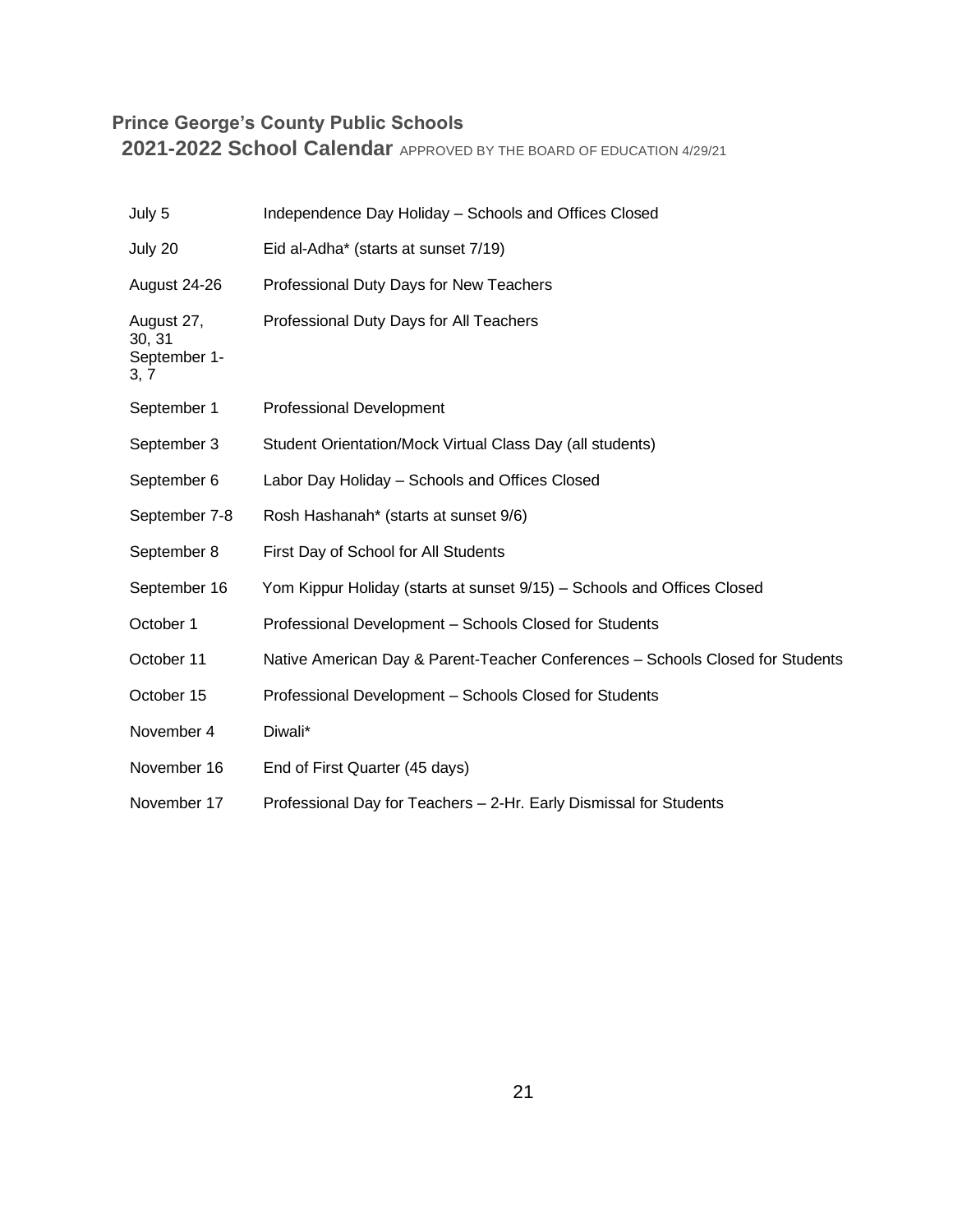- November 24-26 Thanksgiving Holiday Schools and Offices Closed
- December 24-31 Winter Break & Christmas Holiday Schools and Offices Closed
- January 17 Martin L. King Jr. Day Holiday Schools and Offices Closed February 2 End of Second Quarter (45 days) February 3 Professional Day for Teachers - 2-Hr. Early Dismissal for Students February 21 Presidents' Day Holiday – Schools and Offices Closed February 22 Parent-Teacher Conferences – 2-Hr. Delayed Opening for Students March 7 **Professional Development – Schools Closed for Students** April 3 First Day of Ramadan (starts sunset of 4/2) April 7 End of Third Quarter (45 days) April 8 Professional Day for Teachers – 2-Hr. Early Dismissal for Students April 11-14 Spring Break – Schools Closed for Students and Teachers April 15 & 18 Spring Break & Easter Holiday – Schools and Offices Closed April 16-23 Passover (starts sunset of 4/15) May 1 **Last Day of Ramadan** May 3 Eid al-Fitr Holiday (starts at sunset 5/2) – Schools and Offices Closed May 30 Memorial Day Holiday – Schools and Offices Closed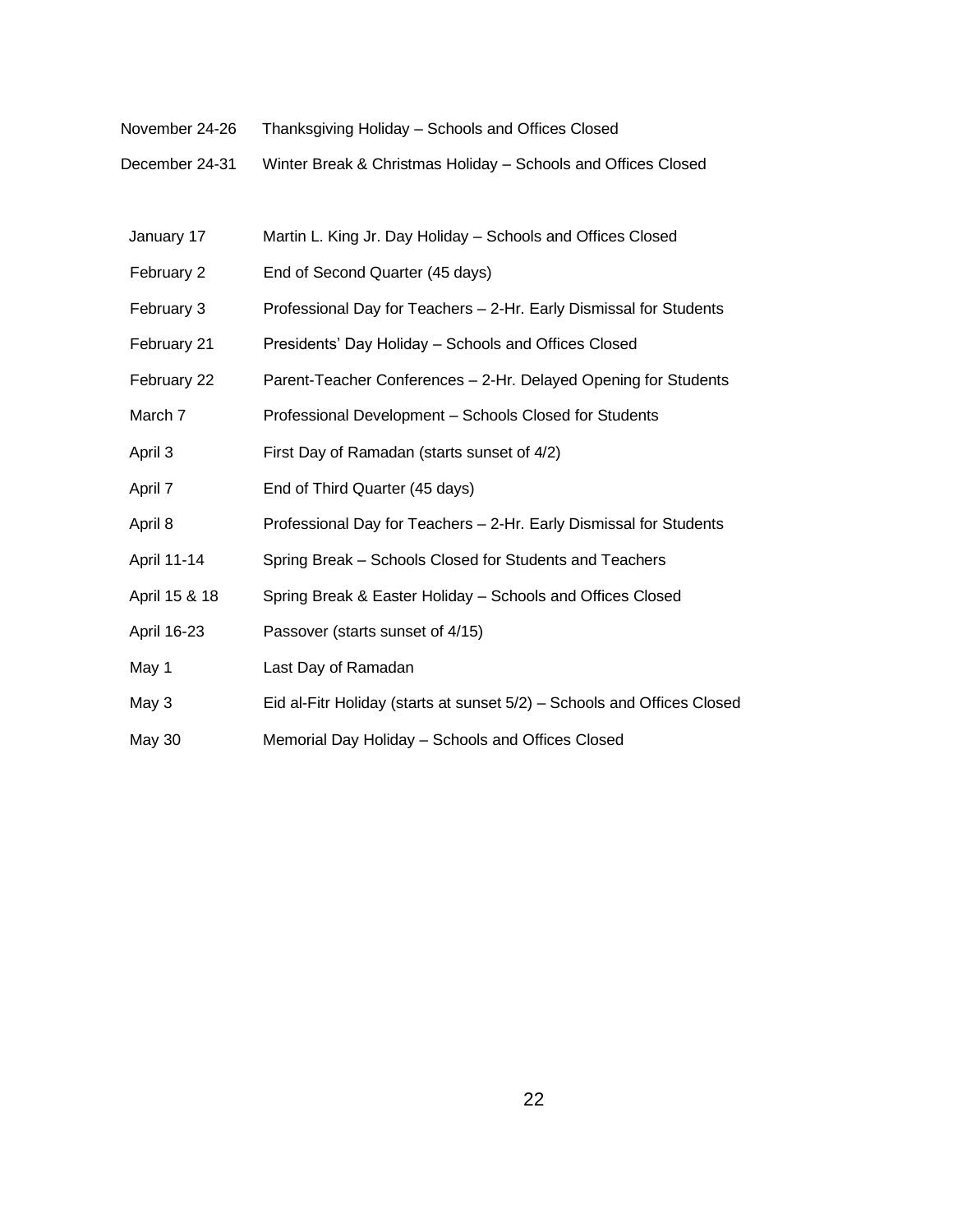June 22 2-Hr. Early Dismissal for Students<sup>1</sup> June 23 Last Day for Students<sup>1</sup> and End of Fourth Quarter (45 days) – 2-Hr. Early Dismissal for **Students** June 24 Last Day for Teachers<sup>1</sup>

**IMPORTANT CALENDAR NOTES** - There are 180 student days and 192 teacher days (195 for new teachers). Last days for students and teachers are subject to change. 10- and 11-month employees can refer to Bulletin M-1-21 for clarification on workdays.

1 **INCLEMENT WEATHER MAKE-UP DAYS -** Three inclement weather make-up days are built into the school calendar. If two days are used, the last day for students will be June 22 and the last day for teachers will be June 23; if one day is used, the last day for students will be June 21 and the last day for teachers will be June 22; if no days are used, the last day for students will be June 20 and the last day for teachers will be June 21.

**RELIGIOUS HOLIDAYS** - Major religious holidays are noted for planning purposes only. Jewish and Muslim holidays begin the day before at sunset. To avoid excluding students, families and staff from important meetings or activities, PGCPS prohibits scheduling these events on major holidays noted with an asterisk (\*) on this calendar. This restriction does not apply to state or regional events.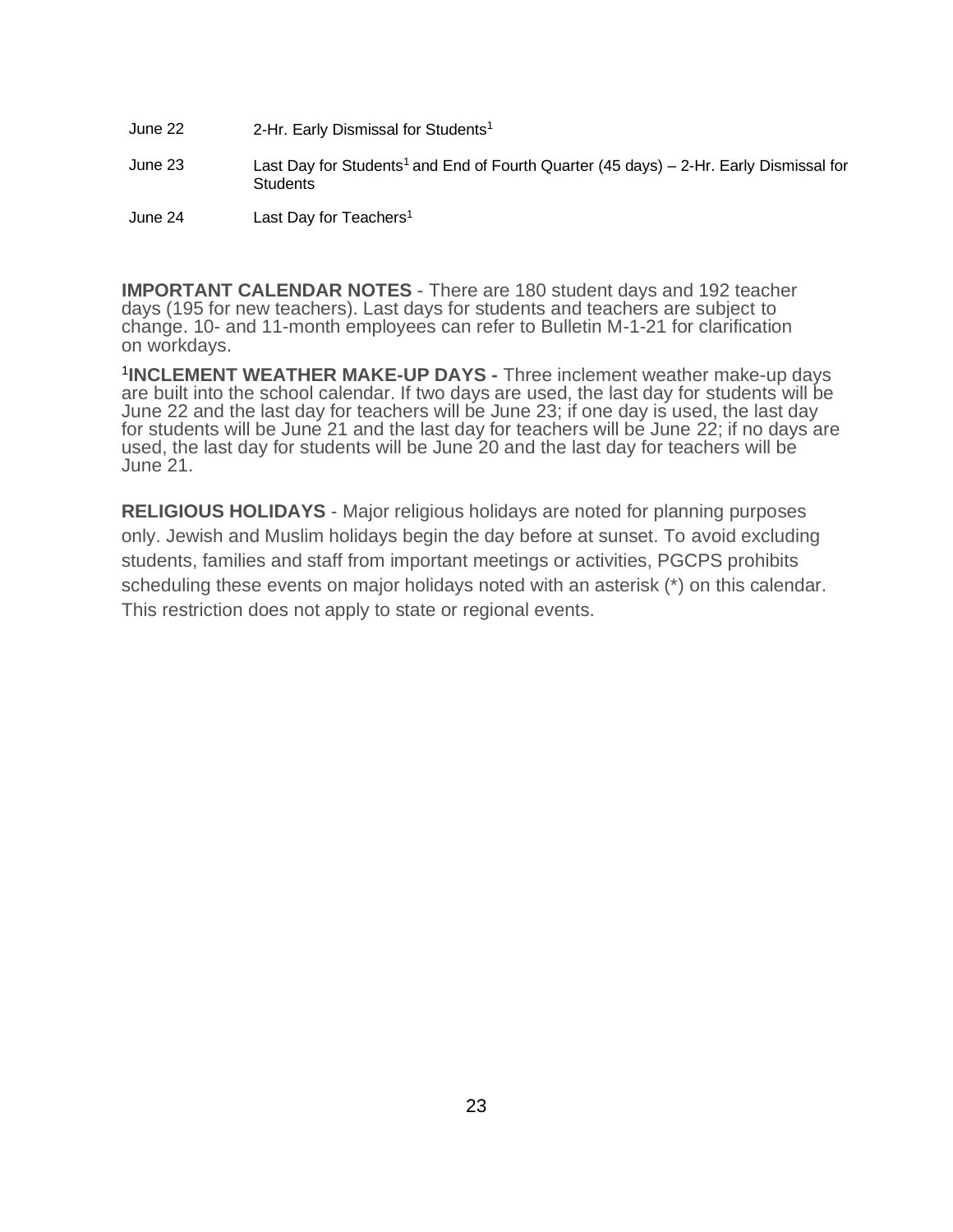#### **KINDERGARTEN SUPPLY LIST**

3 composition notebooks, black and white 4 jumbo pencils with pencil sharpener Box of 36 crayons 3 glue sticks 1 pair of blunt tip scissors 3 plastic folders 1 pack of big erasers Shoe box with a change of clothes **Backpack** 2 reams of white paper 2 bottles of hand sanitizer 4 big tissue boxes 4 packs of Clorox/Lysol wipes 1 portable white board 1 box of markers 1 box of Ziploc bags (gallon size) Your child's teacher may ask for additional supplies

## **FIRST GRADE SUPPLY LIST**

**Backpack** 4 wide ruled composition books 4 file folders (red, blue, green, yellow) 3 boxes of #2 pencils 2 packs of pencil top erasers 5 blue pens 5 red pens 4 boxes of large size crayons 3 glue sticks 2 pairs of blunt tip scissors 2 boxes of facial tissues 1 ruler with centimeters and inches 1 pencil pouch 4 packs of post-it notes 5 packs of 3x5 index cards

1 pencil sharpener